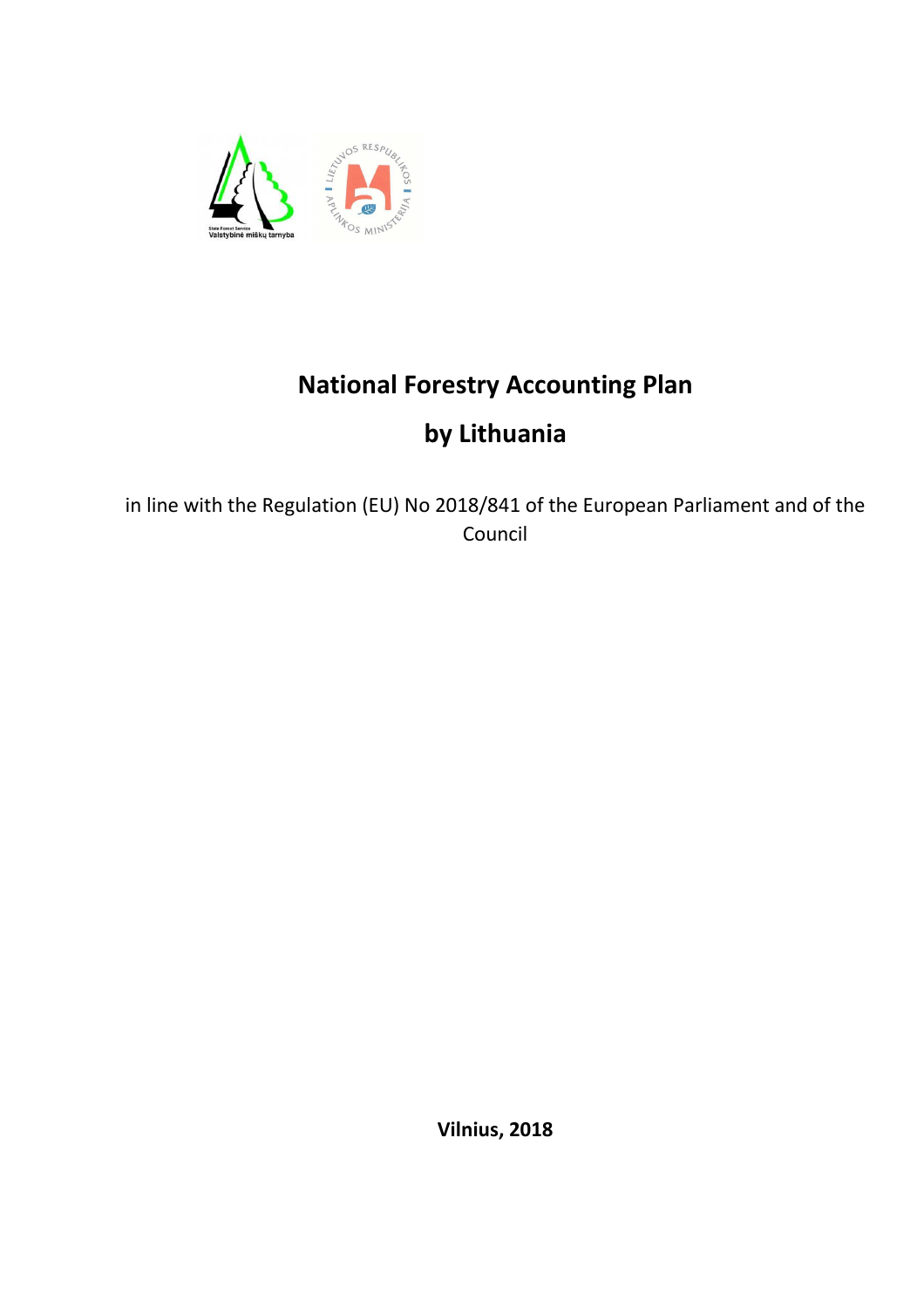## Contents

| 1. |     |                                                                                                    |  |
|----|-----|----------------------------------------------------------------------------------------------------|--|
|    | 1.1 |                                                                                                    |  |
|    | 1.2 |                                                                                                    |  |
| 2. |     |                                                                                                    |  |
|    |     |                                                                                                    |  |
|    |     | 2.2: Demonstration of consistency between the carbon pools included in the forest reference level7 |  |
|    |     |                                                                                                    |  |
|    |     | 2.3.1: Overall description of the forests and forest management in Lithuania and the adopted       |  |
|    |     | 2.3.2: Description of future harvesting rates under different policy scenarios14                   |  |
|    |     |                                                                                                    |  |
|    |     |                                                                                                    |  |
|    |     |                                                                                                    |  |
|    |     |                                                                                                    |  |
|    |     |                                                                                                    |  |
|    |     |                                                                                                    |  |
|    |     |                                                                                                    |  |
|    |     |                                                                                                    |  |
|    |     |                                                                                                    |  |
|    |     |                                                                                                    |  |
|    |     |                                                                                                    |  |
|    |     |                                                                                                    |  |
|    |     |                                                                                                    |  |
|    |     |                                                                                                    |  |
|    |     |                                                                                                    |  |
|    |     |                                                                                                    |  |
|    |     |                                                                                                    |  |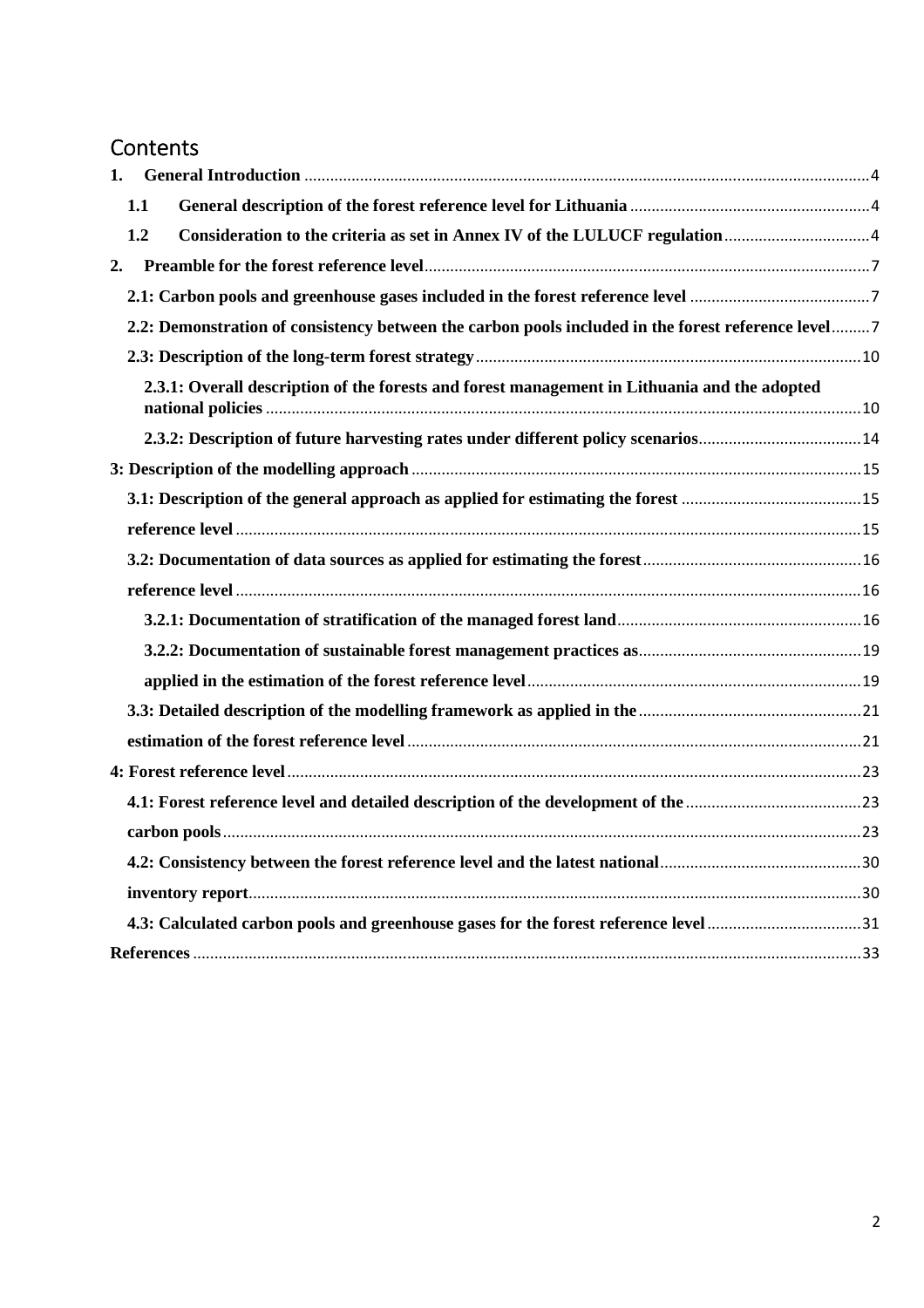## **Summary**

Lithuania's National Forestry Accounting Plan (NFAP) has been prepared according to requirement by LULUCF Regulation: Regulation (EU) 2018/841 of the European Parliament and of the Council of 30 May 2018 on the inclusion of greenhouse gas emissions and removals from land use, land use change and forestry in the 2030 climate and energy framework, and amending Regulation (EU) No 525/2013 and Decision No 529/2013/EU. Outline of the NFAP and information provided was prepared according to the guidelines prepared by the consortium of ICF Consulting Limited (ICF), International Institute for Applied System Analysis (IIASA), Aether (Forsell et al., 2018), taking into account Capacity Building Plan for Lithuania, developed by ICF Consulting Limited under the capacity building project, initiated by the European Commission and implemented by the association of ICF Consulting Limited, Aether Limited, International Institute for Applied System Analysis (IIASA), European Forestry Institute (EFI), Forest, Environmental Research and Services (FERS) Ltd.

Lithuanian National Forestry Accounting Plan for the period of 2021-2025 has been prepared by State Forest Service under the Ministry of Environment in cooperation with Environment Protection and Forest Department of the Ministry of the Environment and Aleksandras Stulginskis University.

*Contact information:*  State Forest Service Pramones ave. 11A LT-51327 Kaunas Lithuania

*FRL estimated and NFAP prepared by:* 

Vaiva Jurevičienė, Chief specialist of National Forest Inventory department, State Forest Service, email: Vaiva.Jureviciene@amvmt.lt

Gintaras Kulbokas, Head of the National Forest Inventory department, State Forest Service, e-mail: Gintaras.Kulbokas@amvmt.lt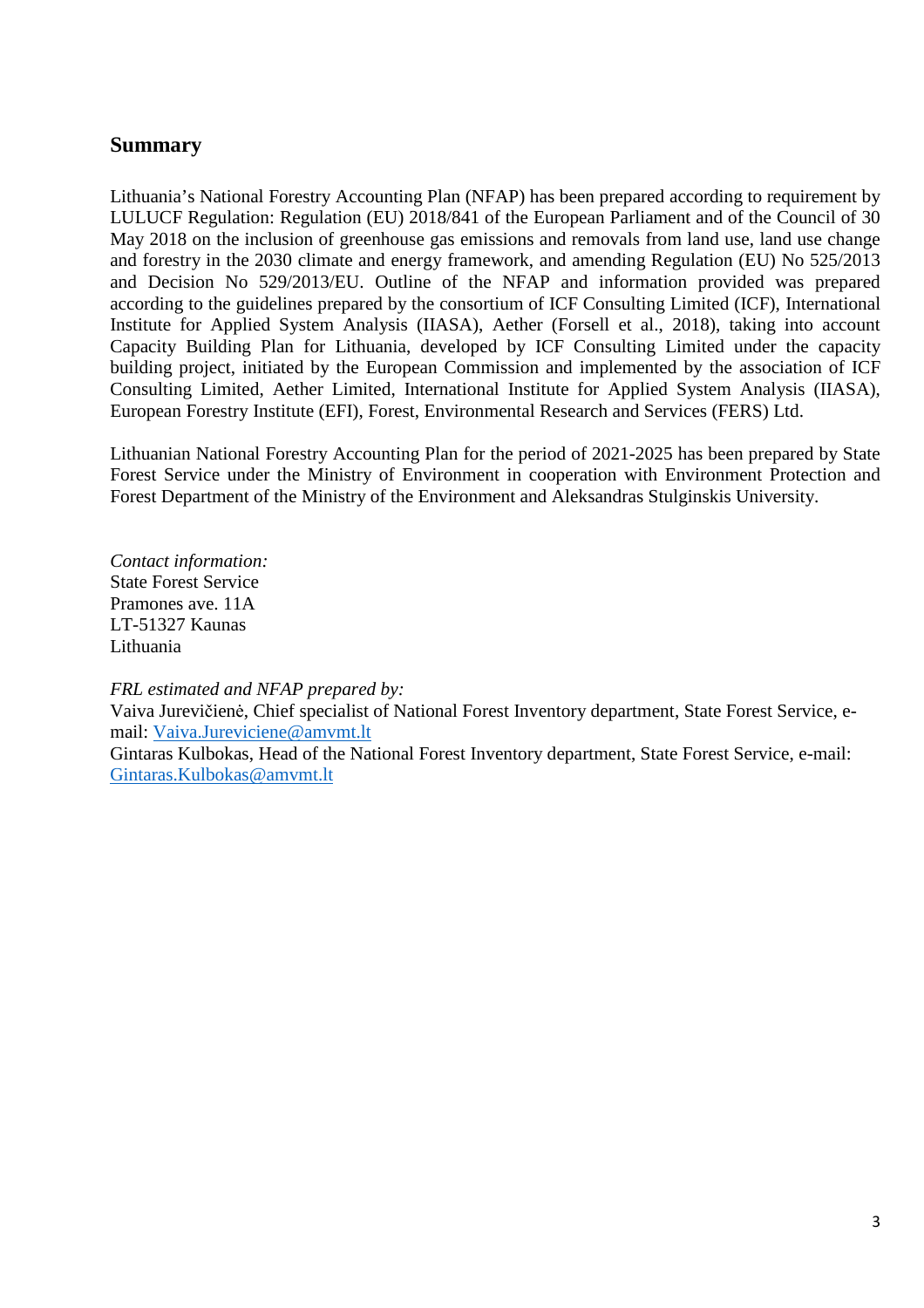## **1. General Introduction**

## **1.1 General description of the forest reference level for Lithuania**

Forest reference level for Lithuania, determined according to the criteria set out in Annex IV of the LULUCF regulation (EU 2018/841), is  $-1,429$  kt CO<sub>2</sub> eq., assuming instant oxidation (all harvest is removed and oxidized in current year). With the first-order decay function applied for harvested wood products, forest reference level for Lithuania is  $-2,272$  kt CO<sub>2</sub> eq. for the compliance period of 2021 -2025.

Table 1-1. Estimated carbon stock changes in pools, used for forest reference level estimation in Lithuania

| Pools                                    | Carbon stock change in pools $2021 - 2025$ , kt CO <sub>2</sub> eq. |
|------------------------------------------|---------------------------------------------------------------------|
| Above-ground biomass                     | $-1,426.10$                                                         |
| Below-ground biomass                     | $-364.99$                                                           |
| Dead wood                                | $-62.33$                                                            |
| Organic soils                            | 424.03                                                              |
| Harvested wood products                  | $-842.84$                                                           |
| $Total + HWP IO$                         | $-1,429.40$                                                         |
| $Total + HWP$ first-order decay function | $-2,272.24$                                                         |

Forest reference level was calculated for forest land remaining forest land only, while all forest land is considered managed in Lithuania. Land, classified as land converted to forest land during the reference period (2000 – 2009) was not included in the projections of carbon stock changes in above mentioned pools.

#### **1.2 Consideration to the criteria as set in Annex IV of the LULUCF regulation**

Consideration of the criteria set in Annex IV of the LULUCF regulation is explained in this chapter, accordingly to the list in paragraph A of the Annex.

A. Lithuania is projecting declining growing stock volume change (Figure 1-1), which is determined by the change of forest stand structure assuming stably increasing area of mature stands while volume drain due to harvest and mortality in forest stands is also larger comparing to the one observed in NFI (Table 1-2). Increasing drain (harvest and mortality) are related to aging forest and wood use by BAU scenario (used for forecasting) - more volume is available for wood supply when forests reach age suitable for final harvest, older stands also have a higher probability of natural mortality. Lithuanian forest reference level is consistent with the aim of achieving a balance between anthropogenic emissions by sources and removals by sinks of GHGs in the second half of this century due to the goal of sustainable forestry sector development goal set in National Forestry Sector Development programme (2012).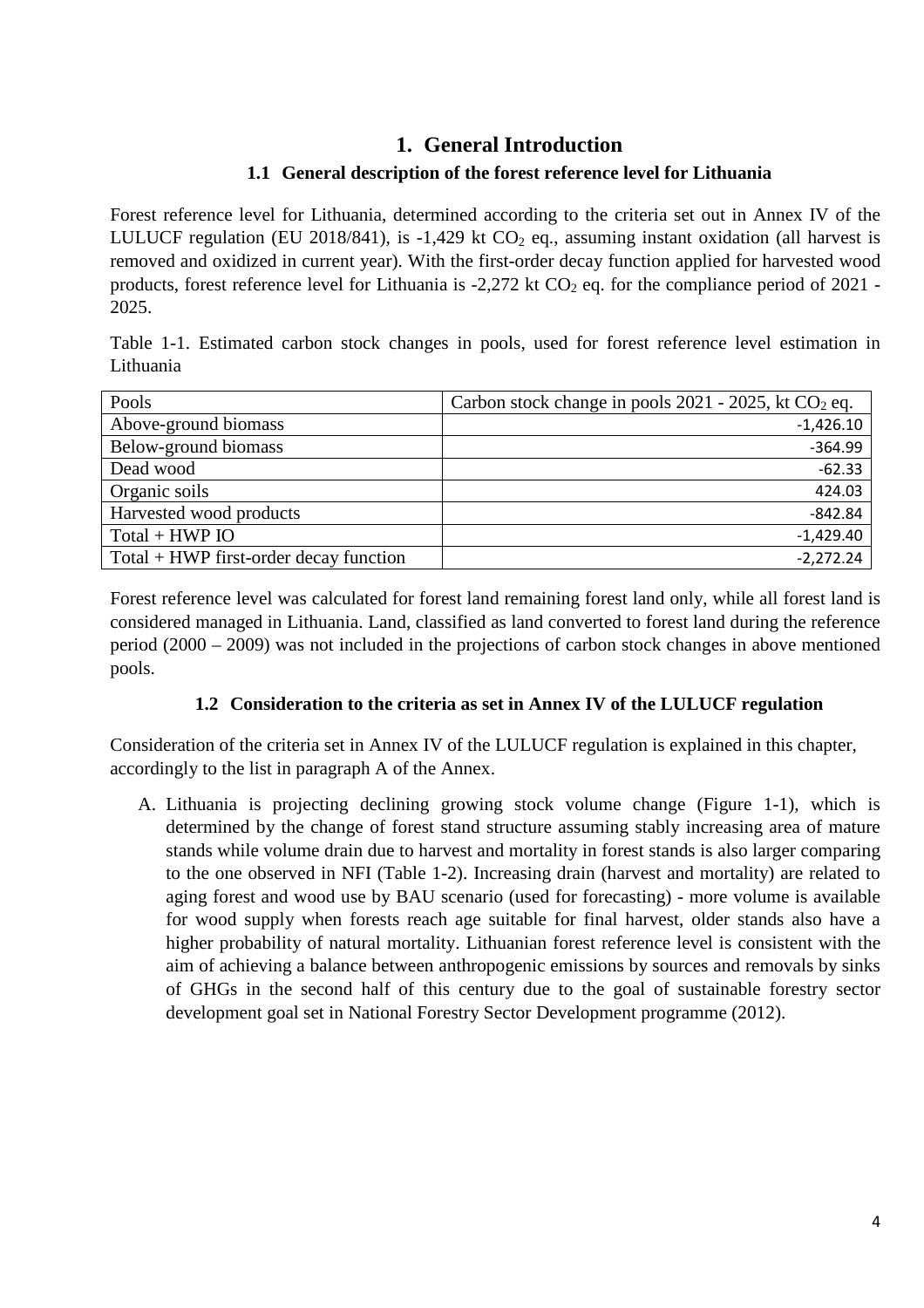

Figure 1-1. Reported in NIR 2018 and projected growing stock volume change in Lithuania's forests, mill.  $m<sup>3</sup>$ 

|                              | 2001   | 2002   | 2003    | 2004   | 2005   | 2006   | 2007   | 2008 | 2009 | 2010 | 2011 | 2012 | 2013 | 2014 | 2015 |
|------------------------------|--------|--------|---------|--------|--------|--------|--------|------|------|------|------|------|------|------|------|
| <b>NFIFL</b><br>remaining FL | 11.7   | 11.7   | 13.0    | 12.8   | 13.0   | 13.1   | 12.8   | 12.1 | 11.9 | 11.5 | 11.8 | 12.4 | 12.7 | 13.4 | 13.8 |
|                              |        |        |         |        |        |        |        |      |      |      |      |      |      |      |      |
| <b>EFDM</b> testing          | 11.3   | 11.4   | 11.6    | 11.8   | 12.0   | 12.2   | 12.4   | 12.6 | 12.8 | 13.0 | 13.2 | 13.4 | 13.6 | 13.8 | 13.9 |
| Difference<br>from NFI, %    | $-3.4$ | $-2.6$ | $-10.8$ | $-7.8$ | $-7.7$ | $-6.9$ | $-3.1$ | 4.1  | 7.6  | 13   | 11.9 | 8.1  | 7.1  | 3.0  | 0.7  |
| <b>FRL</b><br>projection     |        |        |         |        |        |        |        |      |      | 13.8 | 13.9 | 13.9 | 14.0 | 14.2 | 14.3 |
| Difference<br>from NFI, %    |        |        |         |        |        |        |        |      |      | 20.0 | 17.8 | 12.1 | 10.2 | 6.0  | 3.6  |

|  |  | Table 1-2. Wood drain (harvest + mortality) by stem volume in Forest land remaining forest land, mill. $m3$ |  |  |  |  |  |  |
|--|--|-------------------------------------------------------------------------------------------------------------|--|--|--|--|--|--|
|  |  |                                                                                                             |  |  |  |  |  |  |
|  |  |                                                                                                             |  |  |  |  |  |  |
|  |  |                                                                                                             |  |  |  |  |  |  |

- B. In its forest reference level estimation Lithuania has included only carbon stock changes in pools, calculated as a change between two stock volumes in different time steps provided by the EFDM model; remaining carbon stock in living biomass of forest land remaining forest land is excluded from calculation.
- C. Biomass removed from forest is calculated under the assumption of instant oxidation, through the application of stock change method applied for living biomass and dead wood volume estimation both in National GHG Inventory and FRL projection. Carbon stock changes in harvested wood products pool are calculated applying first-order decay function for providing a comparison to assumption of instant oxidation, using the EFDM model provided felled stem volume estimate to calculate activity data for harvested wood pool stock change projection.
- D. Carbon stock change in harvested wood products pool is included in the reference level, calculated both with assumption of instant oxidation and applying first-order decay function.
- E. Ratio between forest biomass used for solid and energy production is assumed as in the reference (2000 - 2009) period, determining the change ratio between historical harvest and projected harvest provided by the EFDM model, applying estimated ratio to the harvested wood product commodities activity data (amounts of domestically produced and consumed products), obtained from FAO database, The Chronicle of Lithuanian Forests (Ministry of Environment, 2003) and Statistics Lithuania.
- F. Lithuania's forest reference level is constructed based on historical forest management practices, as observed during NFI measurements in reference period and development of forest age classes, taking into account sustainable historical forest resource use. There are numerous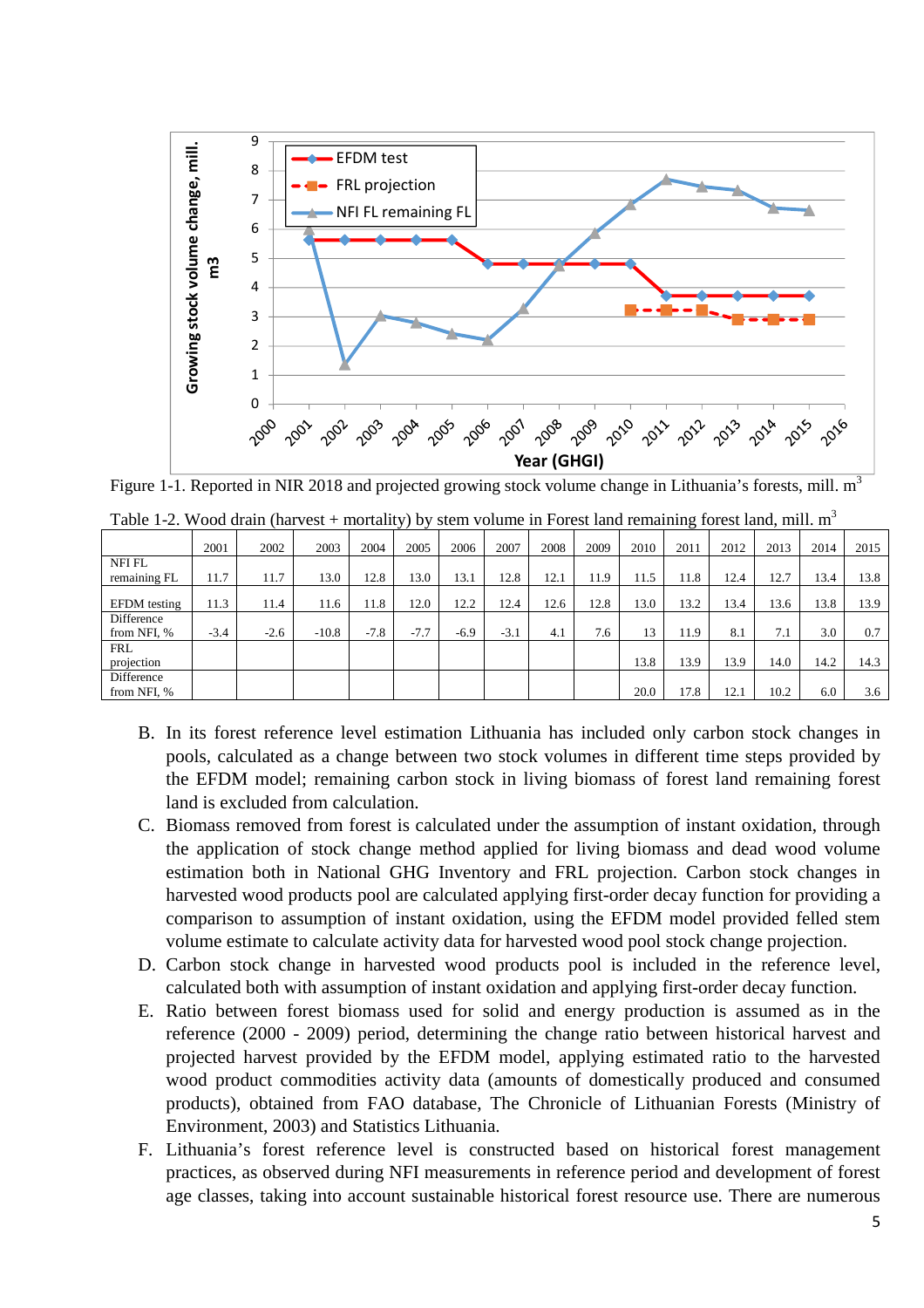protected areas, such as strict reserves, reserves, regional parks, national parks, established in forests in Lithuania with specific restrictions and limitations for forest resource use set in those areas, which ensure the needs of biodiversity protection.

- G. Lithuania's FRL and reporting of national projections of greenhouse gas emissions by sources and removals by sinks under Regulation (EU) No 525/2013 is consistent with the FRL estimation documented as both approaches report all forest carbon pools (biomass, dead wood, litter, soil carbon), and also non-CO2 emissions, like those from drained organic soil, nitrogen fertilization and from controlled burning. However, method used to estimate forest reference level according to the LULUCF regulation (EU 2018/841) is different than in national projections of anthropogenic greenhouse gas emissions by sources and removals by sinks reported under Regulation (EU) No 525/2013, since EFDM model was first time applied for projections of living biomass and dead wood carbon pool changes. National projections of anthropogenic greenhouse gas emissions by sources and removals by sinks will be updated accordingly.
- H. The EFDM model used for forest reference level estimation is able to reproduce general trend of living biomass and dead wood carbon pool development, however, high interannual variations cannot be produced with the model. All the pools represented in National Greenhouse Gas inventory are included in the construction of projections for forest reference level and carbon stock changes in those pools are calculated applying the same methodology as for National GHG inventory report.

| Annex<br>IVB. | Elements of the national forestry accounting plan according to Annex<br>IV B. | Chapter in the<br><b>NFAP</b> |  |  |  |
|---------------|-------------------------------------------------------------------------------|-------------------------------|--|--|--|
| item          |                                                                               |                               |  |  |  |
| (a)           | A general description of the determination of the forest reference level.     | Ch. 3.1                       |  |  |  |
| (a)           | Description of how the criteria in LULUCF Regulation were taken into          | Ch. 1, Annex I,               |  |  |  |
|               | account.                                                                      | Annex II, Annex               |  |  |  |
|               |                                                                               | III.                          |  |  |  |
| (b)           | Identification of the carbon pools and greenhouse gases which have            | Ch. 2.1                       |  |  |  |
|               | been included in the forest reference level.                                  |                               |  |  |  |
| (b)           | Reasons for omitting a carbon pool from the forest reference level            | Ch. 2.1                       |  |  |  |
|               | determination.                                                                |                               |  |  |  |
| (b)           | Demonstration of the consistency between the carbon pools included in         | Ch. 2.2                       |  |  |  |
|               | the forest reference level.                                                   |                               |  |  |  |
| (c)           | A description of approaches, methods and models, including                    | Ch. 3.3, Annex III            |  |  |  |
|               | quantitative information, used in the determination of the forest             |                               |  |  |  |
|               | reference level, consistent with the most recently submitted national         |                               |  |  |  |
|               | inventory report.                                                             |                               |  |  |  |
| (c)           | A description of documentary information on sustainable forest                | $3.2.2$ , Annex III           |  |  |  |
|               | management practices and intensity.                                           |                               |  |  |  |
| (c)           | A description of adopted national policies.                                   | Ch. 2.3.1                     |  |  |  |
| (d)           | Information on how harvesting rates are expected to develop under             | Ch. 2.3.2                     |  |  |  |
|               | different policy scenarios.                                                   |                               |  |  |  |
| (e)           | A description of how the following element was considered in the              |                               |  |  |  |
|               | determination of the forest reference level:                                  |                               |  |  |  |
| (i)           | • The area under forest management                                            | Ch. 3.2.1                     |  |  |  |
| (ii)          | • Emissions and removals from forests and harvested wood products as          | Ch. 2.2, Ch. 4.2              |  |  |  |
|               | shown in greenhouse gas inventories and relevant historical data              |                               |  |  |  |

Table 1-3. Equivalence table for the NFAP for Lithuania.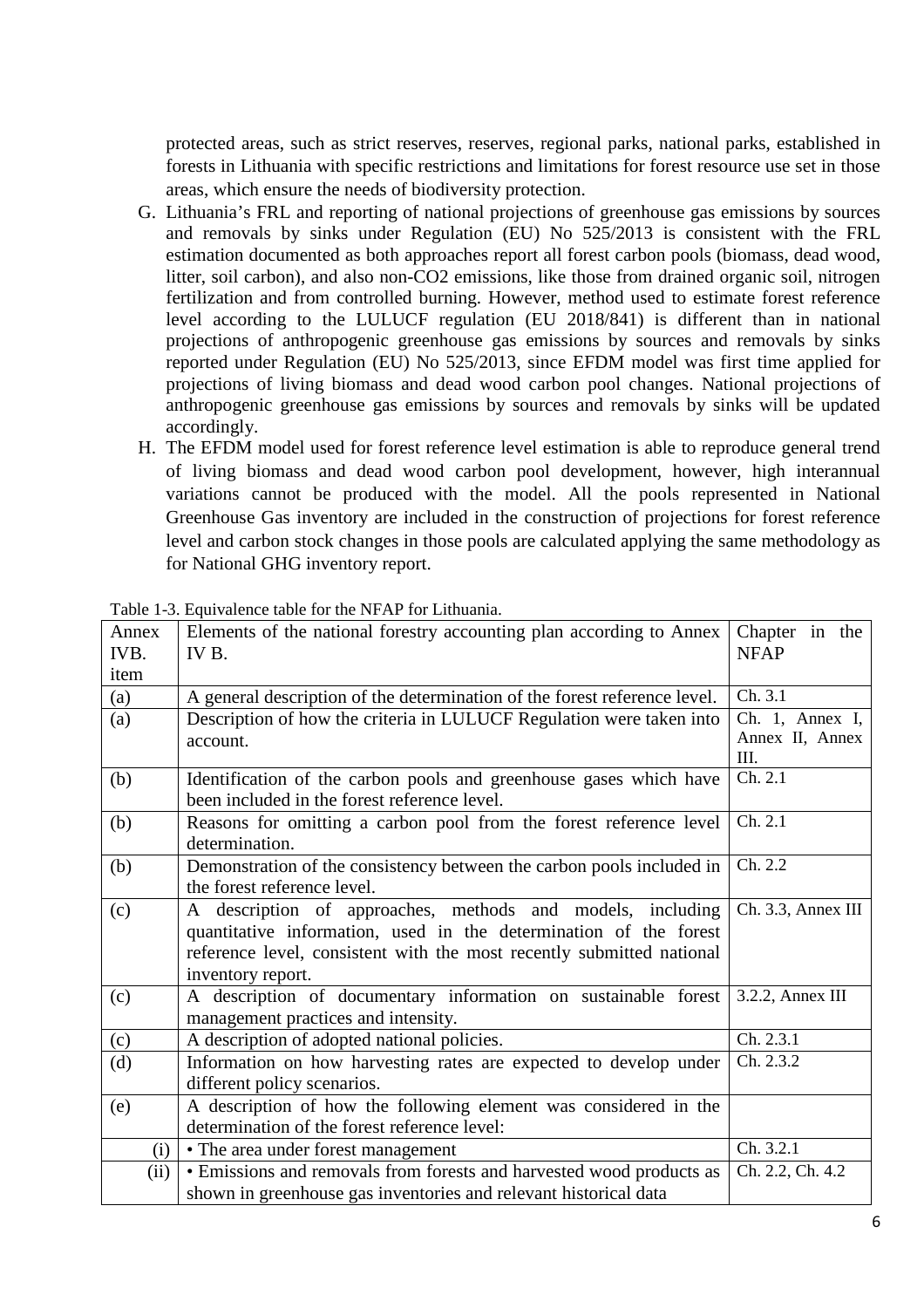| $(iii) \cdot$ | Forest characteristics, including: - dynamic age-related forest Ch. 3.2, Annex I,        |   |
|---------------|------------------------------------------------------------------------------------------|---|
|               | characteristics - increments - rotation length and - other information   Annex II, Annex |   |
|               | on forest management activities under 'business as usual'                                | Ш |
|               | $(iv)$ • Historical and future harvesting rates disaggregated between energy   Ch. 4.1   |   |
|               | and non-energy uses                                                                      |   |

## **2. Preamble for the forest reference level**

#### **2.1: Carbon pools and greenhouse gases included in the forest reference level**

Carbon pools included in forest reference level is as reported in Greenhouse Gas Inventory Report of Lithuania 2018:

- Above and below-ground biomass carbon stock changes
- Dead wood carbon stock changes
- Harvested wood products pool carbon stock changes
- GHG emissions from soil (organic only) due to drainage

Carbon stock changes in mineral soils in forest land remaining forest land are not reported in Lithuania, since after the BioSoil project it was estimated that mineral soils are not a source of GHG emissions. The results of BioSoil project show small, but not significant increase in carbon stock pool in mineral forest soils in Lithuania from 1998 to 2006 (Armolaitis et al., 2001; Kuliesis et al., 2009):

Table 2-1. Mean carbon stock in forest land according to the soil monitoring in ICP-Forest sample plots *Level I* in 1998 and 2006

| Year | <b>Mean carbon</b><br>stock in litter,<br>gC/kg | <b>Mean carbon stock</b><br>in mineral soil (0-<br>10 cm depth), $g$<br>C/kg |                 | <b>Research activity</b>                                                                                    |  |  |  |
|------|-------------------------------------------------|------------------------------------------------------------------------------|-----------------|-------------------------------------------------------------------------------------------------------------|--|--|--|
| 1998 | $370.69 \pm 12.8$                               | $29.1 \pm 4.4$                                                               | $15,6 \pm 2,8$  | Soil monitoring in IPC-Forests<br>Level I sample plots (Armolaitis<br>et al., 2001)                         |  |  |  |
| 2006 | $399.0 \pm 96.6$                                | $29.9 \pm 18.2$                                                              | $15,8 \pm 11,6$ | Soil monitoring in IPC-Forests<br>Level I sample plots during<br>BioSoil project (Kuliešis et al.,<br>2009) |  |  |  |

Carbon stock changes in litter were not included in forest reference level estimation nor in annual greenhouse gas inventory report. Lithuania assumes that there are no changes in carbon stocks in litter in forest land remaining forest land, assuming that the amount of litter after the conversion period in forest remains stable with insignificant changes (Tier 1 method is applied).

Two main greenhouse gases are included in the estimation of forest reference level:  $CO<sub>2</sub>$ (biomass carbon stock changes, dead wood carbon stock changes, harvested wood products, drainage of organic soils), N2O (from drained organic soils). Methane emissions from drained organic forest soils are not included in the estimation of forest reference level due to the lack of default emission factors for the Tier1 method in the 2006 IPCC Guidelines, as applied for the National GHG Inventory.

#### **2.2: Demonstration of consistency between the carbon pools included in the forest reference level**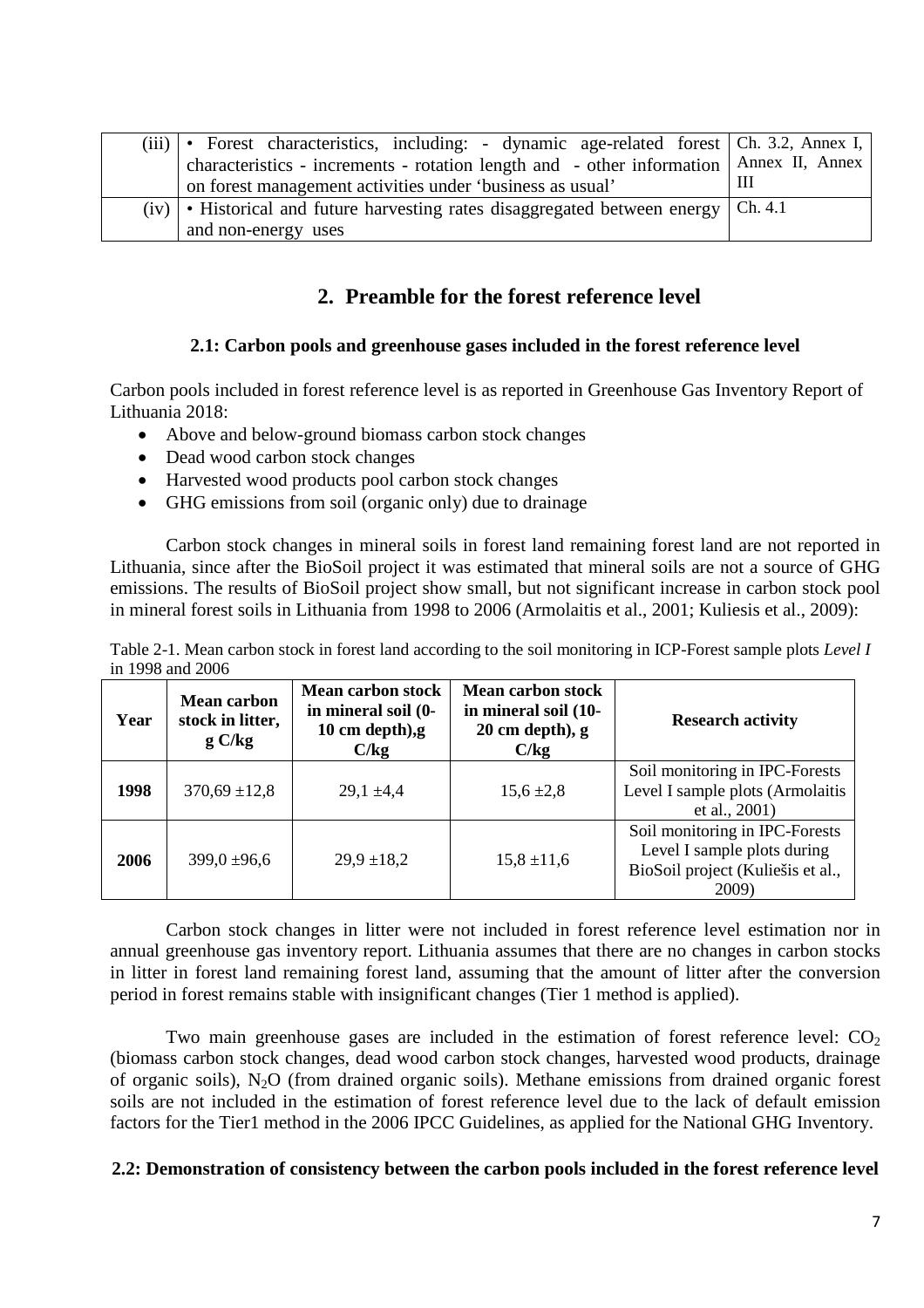All the carbon pools included in National Greenhouse gas inventory report are included in construction of forest reference level as described in the section above. Carbon stock changes in corresponding pools were estimated applying 2006 IPCC Guidelines and 2014 Kyoto Protocol Supplement as in National Greenhouse Gas Inventory. For the estimation of carbon stock changes in living biomass and dead wood pools the Tier 2 approach and method 2 (stock-change method) was applied. Soil carbon stock change (organic sols) and non-CO2 GHG emissions due to organic soil drainage were calculated using Tier 1 method from 2006 IPCC GL, as in NIR 2018. For estimation of carbon stock changes in harvested wood products pool, approach B (production approach) was applied.

Consistency of the development of carbon stock changes in certain pools can be seen from the table 2-2. Derivation from development of carbon stock changes in pools are determined by large interannual variations, which were partly caused by natural causes (i.e. removal of spruce dieback consequences), in addition to this, large interannual variations cannot be estimated by the model since average growing stock volume, felling (probability functions) and mortality rates of the whole period (2000 – 2015) is applied for model calibration and average of 2000 - 2009 is applied for modelling of growing stock volume, dead wood volume and felling volume for forest reference level estimation. Differences in area of forest land remaining forest land used for EFDM simulation for model calibration and reported in 2018 National GHG inventory can be explained in different aggregation of area data and increase in forest land area. The so called "plot center decision" is used to estimate area for National GHG Inventory, while growing stock volume is calculated for each sector of the sampling plot. In order to obtain the most accurate data of forest land remaining forest land, for the EFDM modelling area was aggregated from sampling plot sectors with their respective area. This resulted in underestimation of the area of forest land remaining forest land in NFI data used for EFDM compared to NFI data calculated for National GHG Inventory (some sampling plots were included as a forest land remaining forest with total area (400 ha) represented in GHGI, while for EFDM simulation only a part of that sampling plot was included as forest land remaining forest land). Constant forest land remaining forest land area from NFI 1998 - 2002 was applied for the whole modelling period (2001 - 2016), while forest land remaining forest land area is constantly increasing in Lithuania due to land converted to forest land becoming forest land remaining forest land after 20 years of conversion period.

|                      | 2001  | 2002  | 2003  | 2004  | 2005  | 2006  | 2007  | 2008  | 2009  | 2010 | 2011 | 2012  | 2013  | 2014 | 2015 | 2016 |
|----------------------|-------|-------|-------|-------|-------|-------|-------|-------|-------|------|------|-------|-------|------|------|------|
| Area FL remaining FL | 97.2  | 96.9  | 96.6  | 96.5  | 96.3  | 96.0  | 95.8  | 95.5  | 95.2  | 94.7 | 94.4 | 94.1  | 93.9  | 93.7 | 93.6 | 93.5 |
| Above-ground biomass | 107.2 | 137.9 | 190.2 | 212.5 | 257.5 | 248.9 | 160.0 | 105.4 | 82.0  | 66.8 | 46.4 | 47.9  | 48.6  | 53.  | 55.5 | 29.4 |
| Below-ground biomass | 105.2 | 131.9 | 175.4 | 191.3 | 220.3 | 206.9 | 142.3 | 97.9  | 78.3  | 65.4 | 46.7 | 48.2  | 49.1  | 53.5 | 56.0 | 31.8 |
| Dead wood            | 130.7 | 38.7  | 33.9  | 28.1  | 26.0  | 16.0  | 16.9  | 20.0  | 24.2  | 35.6 | 56.8 | 64.0  | 80.7  | 64.7 | 67.2 | 31.0 |
| Organic soils        | 96.8  | 96.5  | 96.3  | 96.1  | 95.9  | 95.6  | 95.4  | 95.1  | 94.8  | 94.4 | 94.0 | 93.7  | 93.5  | 93.4 | 93.2 | 93.1 |
| <b>HWP</b>           | 121.0 | 104.9 | 89.1  | 87.8  | 89.7  | 103.8 | 101.7 | 114.0 | 124.2 | 88.6 | 91.9 | 104.8 | 107.2 | 85.0 | 92.6 | 96.0 |
| <b>SUM</b>           | 109.7 | 122.0 | 147.3 | 153.2 | 171.8 | 145.1 | 113.9 | 89.7  | 76.8  | 64.9 | 49.1 | 51.3  | 52.3  | 55.0 | 57.9 | 33.2 |

Table 2-2. Results of model replicability testing (area, thous. ha and carbon stock change, kt  $CO<sub>2</sub>$  eq.), % from National Greenhouse Gas Inventory report 2018 (data of 1990 – 2016)

Results of EFDM model calibration with age class distribution starting as of 2000, according to  $1<sup>st</sup> NFI$ cycle data and average forest management practice of 2000 - 2015 show differences in annual carbon stock changes, however, total carbon stock development is following the same trend (Figure 2-1, figure 2-2).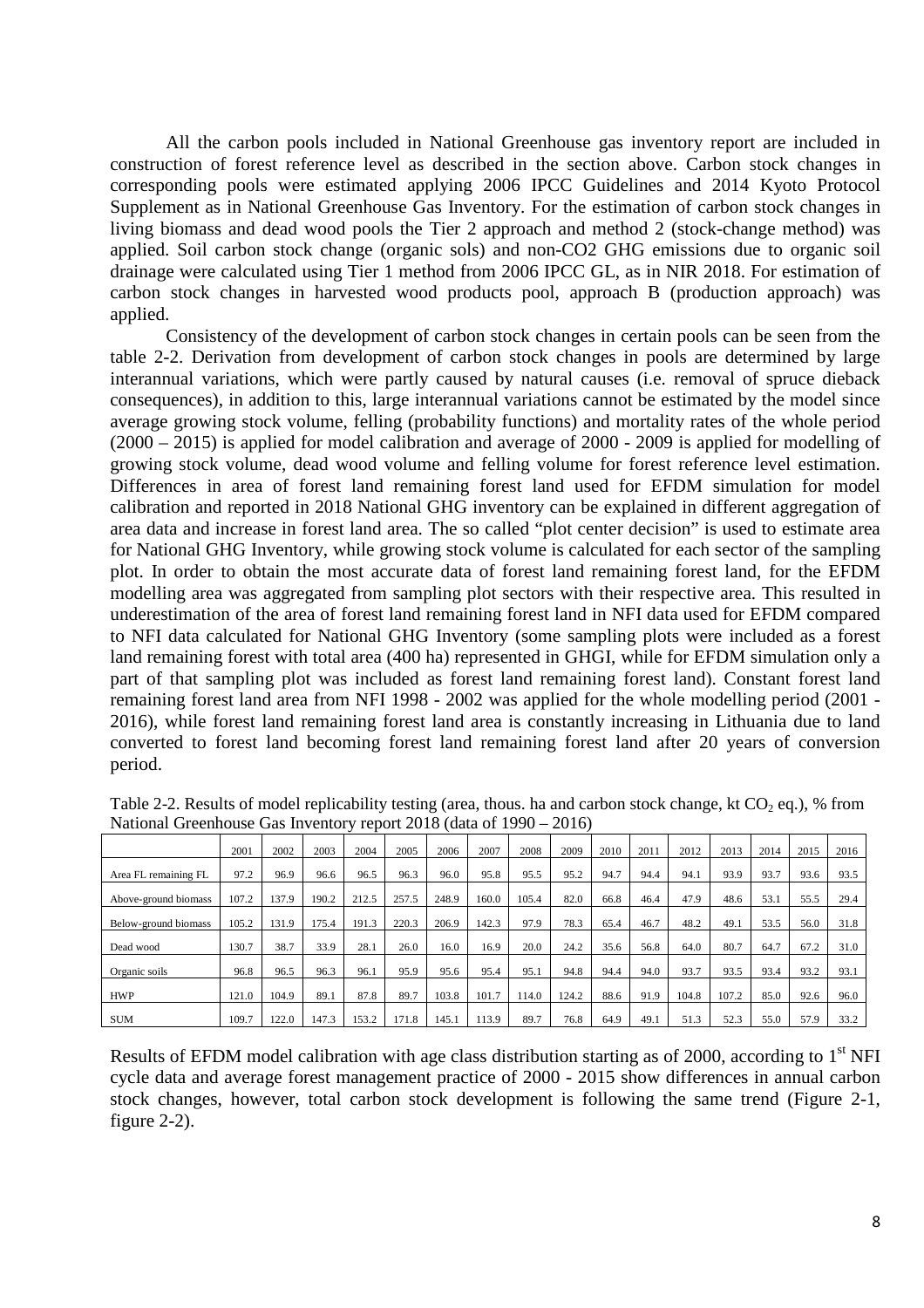

Figure 2-1. Carbon stock changes in living biomass in NIR and EFDM calibration, LFL - land converted to forest land

Two different variations of living biomass carbon stock changes are presented to explain the impact of interpolation-extrapolation tool applied for living biomass carbon stock estimation in National Greenhouse Gas inventory. Interpolation-extrapolation tool is used for more accurate growing stock volume changes representation, as well as to reduce inter-annual variations. Interpolationextrapolation tool is used for annual change of growing stock volume: growing stock volume change between each permanent sampling group (remeasured every  $5<sup>th</sup>$  year) between two remeasurements is calculated using linear interpolation. Estimation of annual growing stock volume change in two latest years is based on extrapolation of previous 5 years growing stock volume change and change factor between two latest inventory cycles (tendency of 10 years). After the actual measurement data is available (NFI measurement represents data of X-2 years, middle of cycle data), extrapolated values are changed for the actual ones. Due to the change of 2015 and 2016 extrapolated data in the 2019 National GHG inventory, significant difference in carbon stock changes is observed (Figure 2-1), which better conform with the results of EFDM replicability testing.



Figure 2-2. Living biomass carbon pool development according to NIR 2018 and EFDM calibration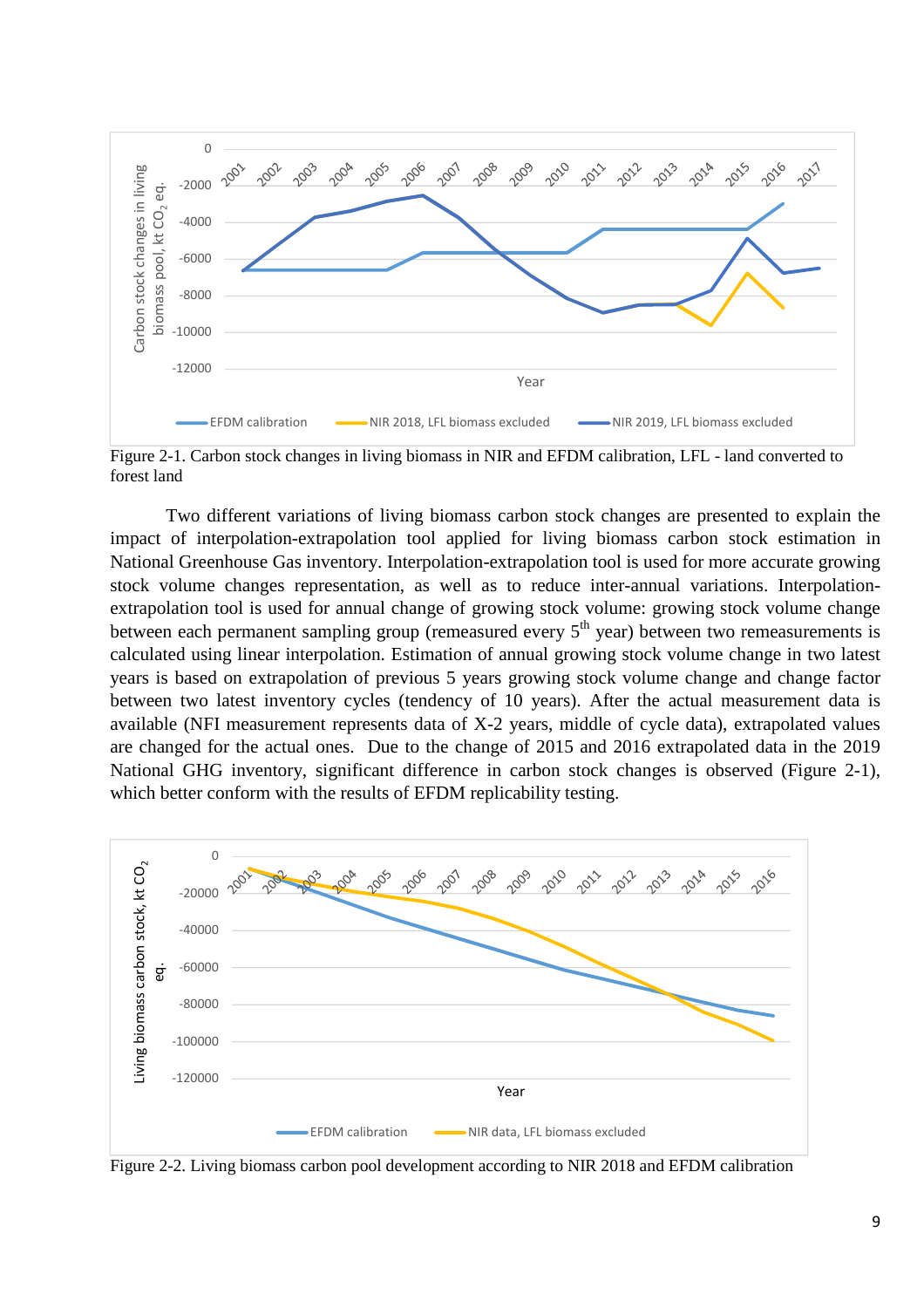Despite the differences in annual carbon stock changes, model is able to represent actual living biomass carbon stock development in forest land remaining forest land (Figure 2-2).

#### **2.3: Description of the long-term forest strategy**

Lithuania has adopted its main legal act, regarding forestry and sustainable forest management, Forest Law in 1994. The main aim of the Forest Law is to regulate forestry areas, such as forest regeneration, protection and resource use in a way to ensure sustainable development - providing the country with the greatest socio-economic benefits, ensuring biodiversity conservation, increasing forest productivity, landscape stability and environmental quality, the ability to perform ecological, economic and social functions now and in the future without harming other ecosystems.

#### **2.3.1: Overall description of the forests and forest management in Lithuania and the adopted national policies**

State of Lithuanian forest resources up to the 1st January 2017 using data from the latest forest assessment is presented in this paragraph. Definition of forest land has not changed since the 1<sup>st</sup> Commitment Period in forest land category and is used as following: land area not less than 0.1 hectare in size covered with trees, the height of which in a natural site in the mature age is not less than 5 meters, other forest plants as well as thinned or temporary vegetation – lost forest due to the acts of nature or human activities (cutting areas, burnt areas, clearings). Tree lines up to 10 meters of width in fields, at roadsides, water bodies, in living areas and cemeteries or planted at the railway protection zones as well as single trees and bushes, parks planted and grown by man in urban and rural areas are not defined as forests. All forest land is considered as managed land in Lithuania.

Statistics are based on the state Standwise Forest Inventory (SFI) and National Forest Inventory (NFI) data. The SFI provides data on forest area. The National Forest Inventory presents more reliable data about growing stock volume and changes. According to this data, the total forest land area was 2,189,600 ha, covering 33.5% of the country's territory. Since the 1st January 2003, the forest land area has increased by 144,300 ha corresponding to 2.2% of the total forest cover. During the same period, forest stands expanded by 107,400 ha to 2,058,400 ha. occupying 1,145,100 ha, coniferous stands prevail in Lithuania, covering 55.6% of the forest area. They are followed by softwood deciduous forests (841,100 ha, 40.9%). Hardwood deciduous forests occupy 72,200 ha (3.5%). Although forests cover a large part of Lithuanian territory and constitute to 2,203.3 thous. ha which is more than 33% of the country, it is estimated and forecasted that Lithuanian forest area should account for at least 35% considering the needs of the nature frame and landscape. Despite the fact that forest land area has increased significantly and many new forests have been planted on private and State land the need for further enlargement of forest land still remains. According to the statistical data of National Land Service under Ministry of Agriculture, there was approximately 64 thous. ha of land that is not used for agriculture or is unsuitable for that in 2016 and part of it might already be covered with woody vegetation (natural afforestation has been started). In addition to this, a target in the General Plan for the territory of the Republic of Lithuania (2002) has been set to increase afforestation of such lands and as a conclusion country forest coverage could increase up to 37-38%. However, this process is slowed down by incomplete land reform, problems related to the transfer of free land from the state land fund to managers of state-owned forests for afforestation, as well as legal restrictions linked with afforestation of land that has relatively high productivity. Therefore, it is reasonable to increase forest coverage by harmonizing the scope with other land use needs.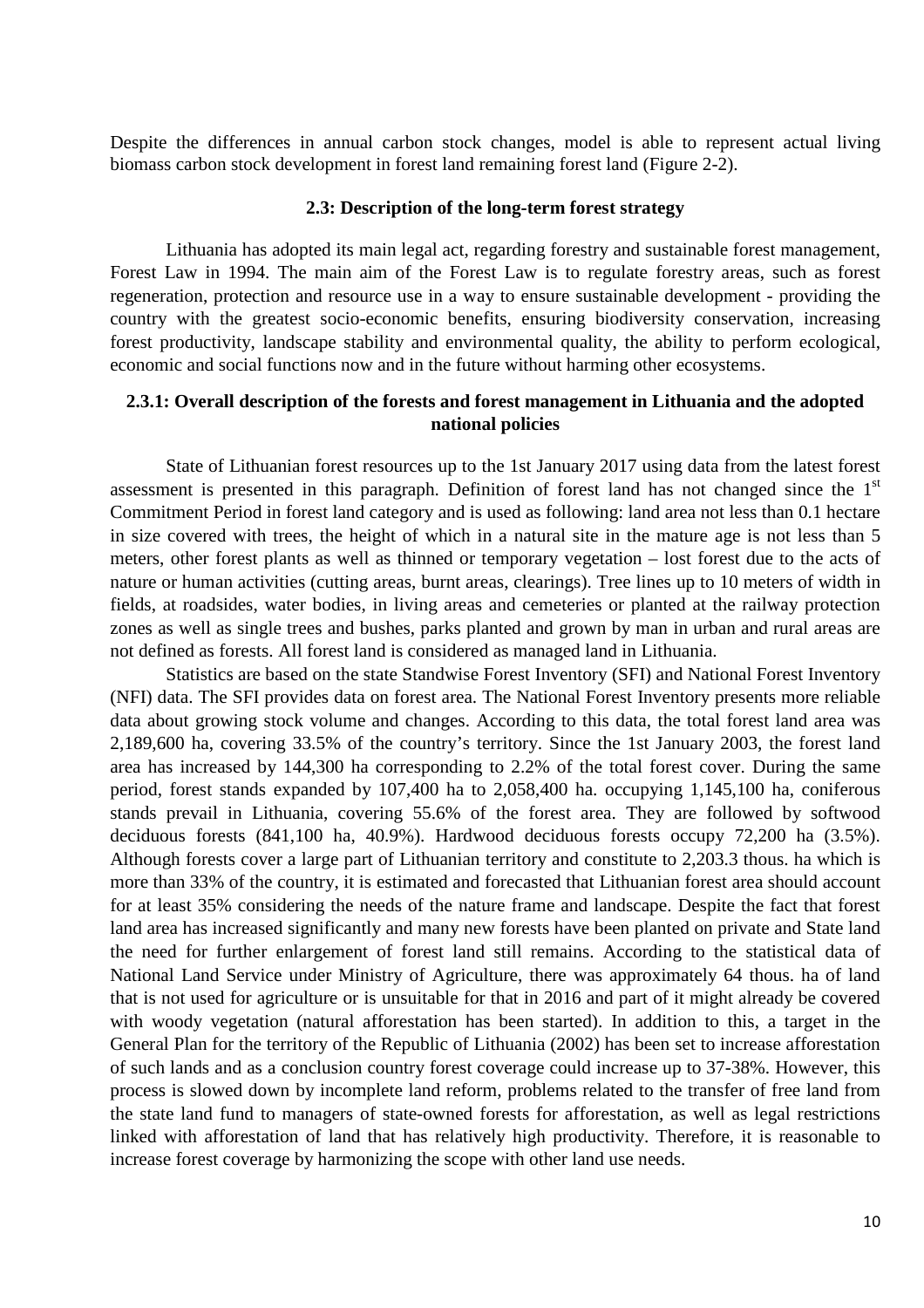The amount of prepared merchantable round wood increased by 4% since 2015 and amounted 7.0 million m<sup>3</sup> in 2016. Changes in felling rates in state forests were insignificant over last five years. The amount of round wood harvested in state forests totalled 3.9 million m<sup>3</sup> in 2016. The volume from the final felling in state forests was like in the previous year  $(2.7 \text{ million m}^3)$ . The share of the final felling constituted 70% in the total harvest (72% in 2015). Amount of timber prepared in coniferous stands final felling totalled  $1,294,000$  m<sup>3</sup> like in 2015. The roundwood volume from final felling decreased by 5% in spruce stands and increased by 6% in pine stands. Volume of prepared wood in these stands amounted to  $631,000$  m<sup>3</sup> and  $663,000$  m<sup>3</sup> respectively. For non-coniferous, the round wood volume from final felling decreased by 1%, to 1,436,000. Felling in birch stands grew up by 1% from 738,000  $m<sup>3</sup>$  to 747,000  $m<sup>3</sup>$ . For aspen, the increase was 1% and removals grew up till 336,000  $m<sup>3</sup>$ . The prepared wood volume in black alder stands decreased by 5% to 277,000 m<sup>3</sup>. For other species, the removed volumes and changes were as follows:  $48,000$  m<sup>3</sup> grey alder  $(-3%)$ ; 7,400 m<sup>3</sup> ash  $(-55%)$ ; and 12,000 m<sup>3</sup> oak (-4%). The volume from intermediate felling increased by 4% to 1.2 million m<sup>3</sup>. Strongest storm bypassed Lithuania in June. He damaged forests from southern part till central regions of the country. Amount of selective sanitary felling increased by  $14\%$ , from  $368,000$  m<sup>3</sup> in 2015 to 417,000 m<sup>3</sup> in 2016. Other felling (mainly clear salvage felling in immature stands) increased from 90,000  $m<sup>3</sup>$  to 164,000  $m<sup>3</sup>$ . The volume of wood prepared by commercial thinning decreased by 1% until  $587,000$  m<sup>3</sup> and constituted to 15% in the total harvests. The felling rate in private forests increases to 3.1 million m<sup>3</sup> (expert evaluation). Private forest owners received cutting permits for 2.4 million m<sup>3</sup>. Half of this (1.2 million m<sup>3</sup>) was issued to cut in coniferous stands. The allowable cut of pine stands increases from  $545,000$  m<sup>3</sup> in 2015 to  $583,000$  m<sup>3</sup> in 2016. The allowable cut in spruce stands increased by 5% to 607,000 m<sup>3</sup>. The amount of timber allowed to cut in the birch stands was similar like in 2015 (668,000 m<sup>3</sup>).



Figure 2-3. Development of fellings (by merchantable volume) in Lithuania

Forest resource use, management practices and overall forestry sector development is determined by several main legal documents adopted in Lithuania:

• Forest Law, No I-671, adopted November 22, 1994.

The Forest Law establishes the rights and duties of all forest managers, owners and users of the Republic of Lithuania in the use, restoration, cultivation and protection of forests, harmonises the interests of forest owners and the public, establishes the basic principles of forest management. The main aim of the Forest Law is to regulate forestry areas, such as forest regeneration, protection and resource use in a way to ensure sustainable development - providing the country with the greatest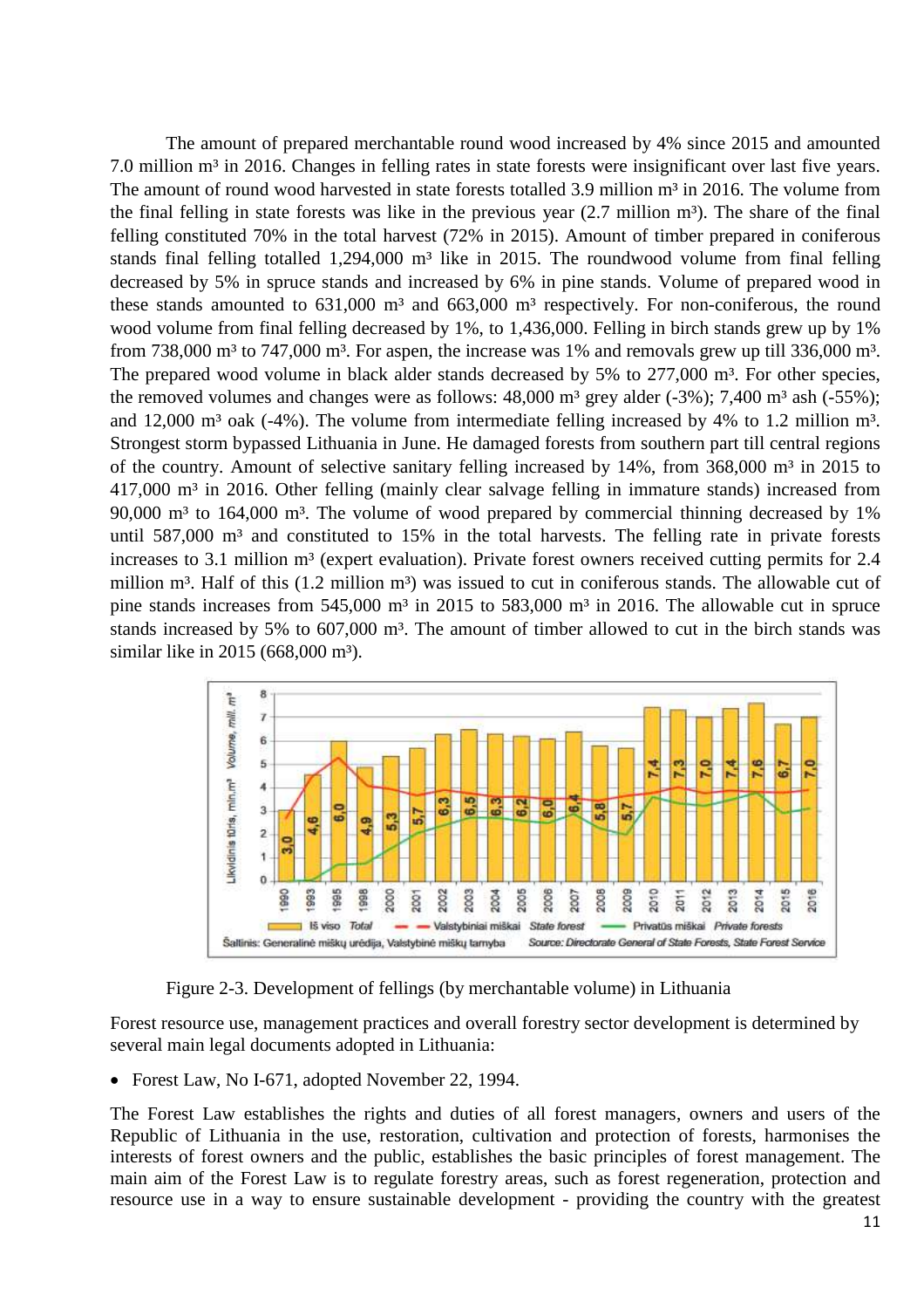socio-economic benefits, ensuring biodiversity conservation, increasing forest productivity, landscape stability and environmental quality, the ability to perform ecological, economic and social functions now and in the future without harming other ecosystems.

 Governmental Resoultion of the Republic of Lithuania of 29th October 2002 No IX-1154 Concerning the approval of the General Plan for the Teritory of the Republic of Lithuania

Forestry development is planned accordingly to the long-term Lithuanian forestry policy goals: 1) ensuring multi-purpose and forest-friendly forest management by combining economic, social and ecological functions of forests; 2) Increasing the forest area of the country; 3) preserving biodiversity in forests and enhancing the recreational potential of forests; 4) Supply of wood to domestic industry and population. General plan sets different forest cover increase for specific regions of the country: it is valuable to afforest the most infertile lands of the country, by increasing the forest cover by 10-15% in the Central Samogitia, East Aukštaitija and Dzūkija zones. In terms of the ecological stability of the landscape, forests are most needed in poorly wooded areas of Central Samogitia, West Aukštaitija and Suvalkija. For the aim of forest expansion in these areas should be given priority. The mostly forested areas will remain in the eastern and southern part of Lithuania - Aukštaitija and Dzūkija - 54-62% . In the western part, Samogitia, forests will reach 38-39 percent, except for its most western part (29 percent). The least forested area will remain in Central Lithuania - 23–27 percent. Afforestation of infertile lands should increase forest cover to 37–38 percent. The creation of valuable forest stands is planned by regulating the species of planted trees and the extent of permitted forest felling. The balance between the growth and use of stands will be ensured by means of forest management, regulation of forest use and state control measures. It is planned that in Group II forests there will annually be 0.3–0.4 mln.  $m<sup>3</sup>$  of wood cut, and in the forest groups III and IV - 6.5-7.5 mln.  $m<sup>3</sup>$  of wood cut, or up to approx.  $4.3 \text{ m}^3$  / ha of wood in wooded areas.

Governmental Resolution of the Republic of Lithuania of  $28<sup>th</sup>$  September 2011 No 1131 Concerning the approval of procedures of forest land conversion to other land use and compensation for forest land conversion to other land use and repealing some of the governmental resolutions

The Resolution sets the rules for limited cases of forest land conversion to other land uses and corresponding compensation mechanism of such conversion. It is explained that forest land can be converted to other land use only in exceptional cases and the conversion can either be compensated by the monetary payment to the State budget or by afforesting another land area, not smaller than the deforested area. Monetary compensation is calculated by the State Forest Service summing market value of forest land converted into other land, expenses of the forestry measures applied to reach the state of the forest being deforested and the value of the lost wood, which could be gained at the final felling age.

Governmental Resolution of the Republic of Lithuania of  $23<sup>rd</sup>$  May 2012 No 569 Concerning the approval of National Forestry Sector Development Programme for 2012 – 2020

The strategic objective of forestry development is to increase the diverse public benefits provided by forests, taking into account the long duration of forest growth and differences in forms of ownership, as well as ensuring the implementation of sustainable forest principles in all forests of the country. The goals to achieve the objective are: to preserve and increase Lithuanian forests and their resources; ensure rational use of Lithuanian forest resources and increase the productivity of stands; to increase the economic efficiency and competitiveness of forestry; to preserve and enhance the sustainability of forest ecosystems, taking into account their ecological and social role, the impact of climate change.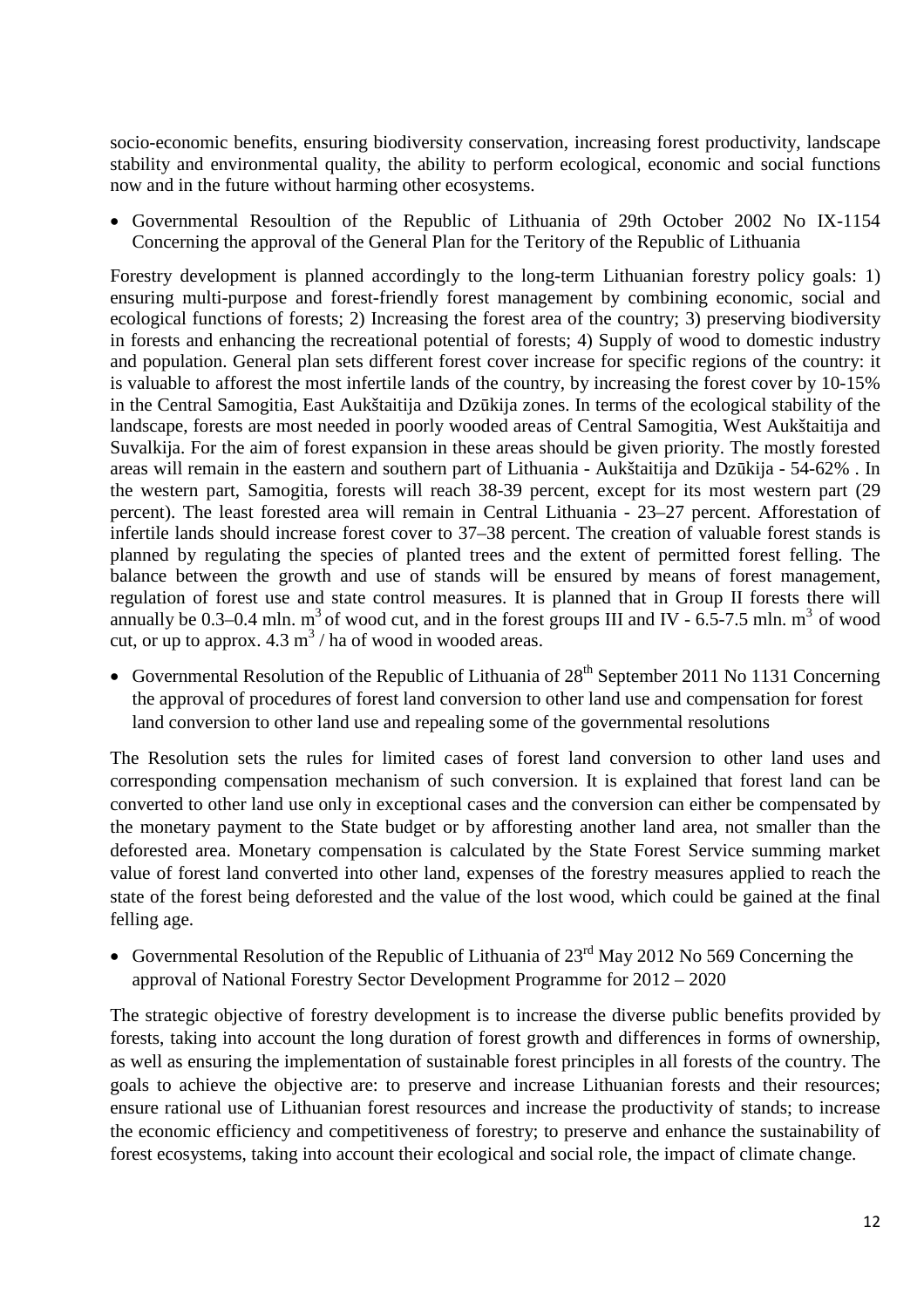Governmental Resolution of the Republic of Lithuania of  $16<sup>th</sup>$  April 2015 No XII-1626 Concerning the approval of National Environment Protection Strategy for 2050

By 2050 Lithuanian Forests should reach certain features - a natural component of Lithuanian landscape characterized by health, biodiversity, productivity and sustainability, meeting all ecological, economic and social needs of society based on the principles of sustainable development. The aim is to increase the country's forest coverage to 35 percent of the territory of the country by 2030. This will help to secure the country's ecological balance, protect habitats of wild fauna and flora, prevent soil erosion, purify the air, reduce greenhouse gas emissions in the air and protect ground and surface waters. The potential of unutilized and unsuitable land for agriculture needs to be exploited to increase forest coverage; completed land reform, rational use of EU financial measures to promote new afforestation, smooth transfer of land from a free state land fund to state forest managers to create new forests, rationalized legal restrictions on afforestation of high productivity land, thus creating preconditions for increasing ecological stability in low-wooded areas. For securing rational forest resource use it must be ensured that the amount of timber harvested in all forest fellings does not exceed its increment in all forests in Lithuania, the scope of forest felling, sanitary and basic felling needs to be harmonized, the volume of small non-liquid wood and logging waste used for biofuel production increased, and the commercial forestry business updated in all measures to restore the ownership of forests in reserved forests, encourage measures to increase the economic efficiency and competitiveness of private forests. There is also a need to promote the sustainable development of national forest-based timber industries and renewable energies, the use of raw wood resources to create high value-added products.

 The rules for forest harvest, as adopted by the order of the Minister of Environment, No 73 March 5, 1999.

Forest felling rules establish the basic biological, ecological and technological requirements of forest felling (logging, removal of harvested trees). Forest felling is divided into main, thinning, sanitary and special forest fellings. The rules sets the limitations for maximum clearcutting areas in different forest groups (accordingly to protection status), number of living and dead trees which should be left for biodiversity purposes, limitations of fellings around the nests of rare birds, limitations for forest felling area width, felling rotation periods for different felling practices, etc.

 Governmental Resolution of the Republic of Lithuania of 6th November 2012 No XI-2375 Concerning the approval of National Climate Change Management Policy

One of the aims of the strategy (same as in National Forestry Development Programme for 2012 – 2020) is to increase the forest cover of unutilized and unsuitable land for agriculture. According to the data of the National Land Service under the Ministry of Agriculture, on January 1 2011 in the country there were 168.3 thousand. ha land is not used and unsuitable for land use, of which 145.6 thous. ha not used for agriculture and 22.7 thousand. ha of damaged land. Afforestation of this land would increase the country's forests by about 3 percent. The program provides 7 times - from 70 thousand.  $m<sup>3</sup>$ to 500 thousand  $m<sup>3</sup>$  - increasing harvest of logging waste for biofuel production every year. The strategy sets the objective to increase the absorption of GHG emissions by increasing the country's forest cover and strengthening the natural framework (total annual absorbed emissions should be at least 3.7 million t  $CO<sub>2</sub>e$  in 2020), which could be achieved by two abovementioned main goals: implementation of afforestation measures by planting unutilized land that is not suitable for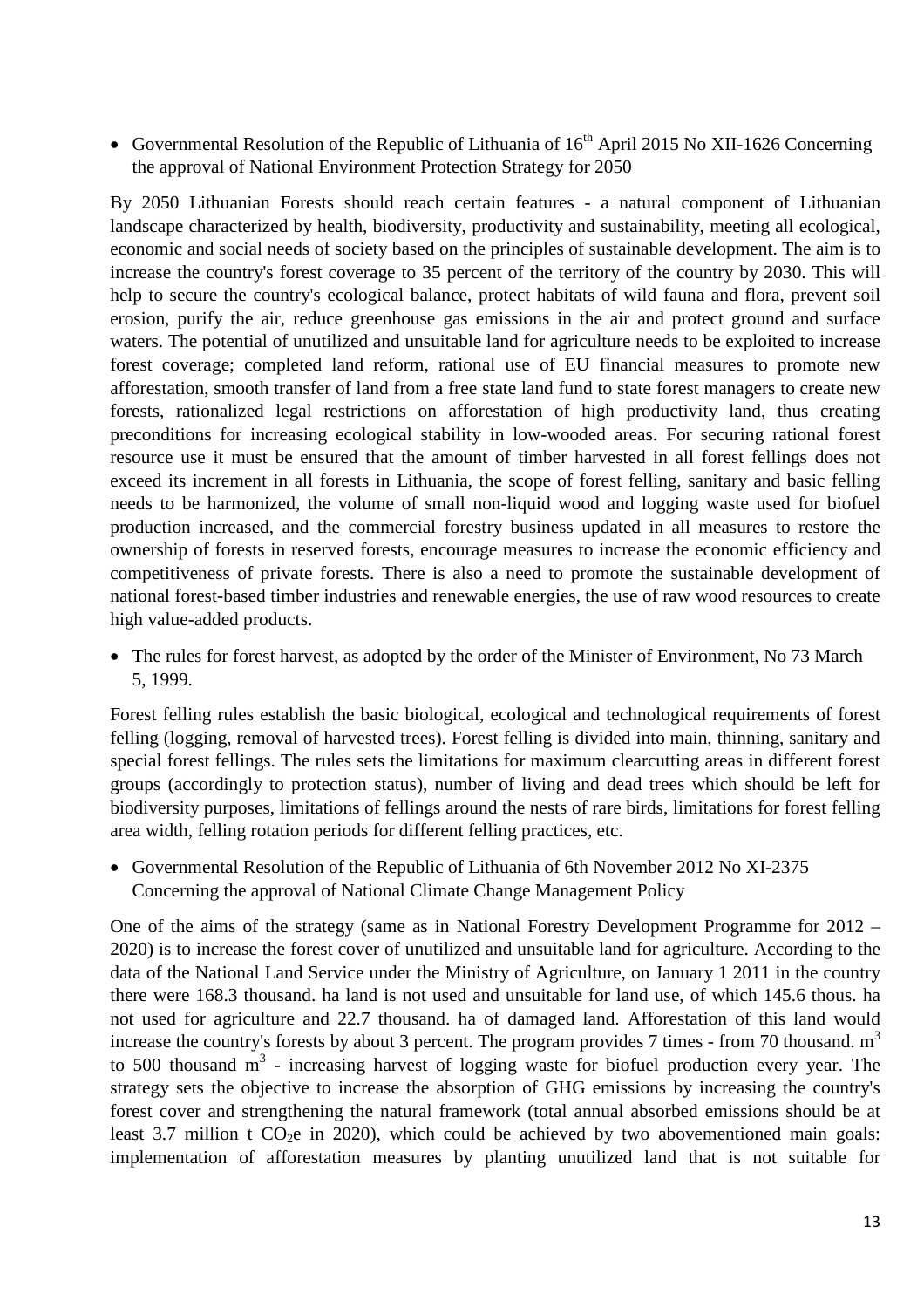agriculture; to implement a sustainable forestry policy by extending the scope of harvesting waste used for biofuel production.

• The rules for afforestation of non-forest land, as adopted by the order of the Minister of Agriculture and Minister of Environment No 3D-130/D1-144 29 March, 2004

The description of potential areas for afforestation activities is provided in the document. Moreover, the rules sets the limitations for afforestation in the most fertile lands in the country.

• The rules of inventory and registration of natural afforestation of non-forest land, as adopted by the Order of the Minister of Environment and Minister of Agriculture No D1-409/3D-331 8 May, 2012

The rules provide the definition of procedures for afforested/reforested area registration into State Forest Cadastre and Centre of Registers.

#### **2.3.2: Description of future harvesting rates under different policy scenarios**

**State owned forests**. According to data provided by State Forest Service (2017) harvest rates in State forests are rather stable, 10 percent changes may be projected according to the Ministry of Environment. The use may decrease due to proposal of restrictions for final fellings (prohibited clearcutting) in III forests group.

Harvest in State Forests are regulated by the order of the Minister of Environment for the approval of forest harvest rules (redactions from 1999 to 2010) and Government Resolution for annual final felling quota for state forests (2004 – 2008; 2009 – 2013; 2014 – 2018; 2019 – 2023). Maximum felling quota in State Forests are determined to use not more than 85 % of growing stock volume increment. For example, in 2004 - 2008 maximum felling quota was 2400 thous.  $m<sup>3</sup>$  of merchantable wood, in 2009 - 2013 - 2 800 thous. m3 of merchantable wood, 2014 – 2018: 11 168 ha, 3 145 thous.  $m<sup>3</sup>$  of merchantable wood, 2019 – 2023: 11 850 ha, 3 620 thous.  $m<sup>3</sup>$  of merchantable wood.

**Private forests.** Harvest in private forests are mostly related to wood price and economic situation. Harvest rate less stable than in State forests. Fluctuations between 3 mln.  $m^3$  (minimum) of merchantable timber (in 2015) and 4 mln.  $m<sup>3</sup>$  (maximum) of merchantable timber (in 2014) are observed (State Forest Service, 2017).

Future development of taxes related to forest land. There is a proposal to change tax of wood production (5 % of income), which forest owners pay from the gain after selling wood. Change could be to less production related tax, which may also lead to changes in harvest rates in private forests, since the situation may become more profitable for owners. Forest land has no taxes in Lithuania, however there is a proposal to introduce forest land tax for owners as well as in other land uses, which may increase forest resource use in order to keep the land profitable to owners.

Strategical planning documents, having impact on forest harvest rates:

• National Environment Protection Strategy adopted by the Parliament in 2015.

Sets targets for forestry sector, however, not only related to harvest: increase forest coverage to 35 % of total country area until 2030; protect biodiversity in forests; promote of non-clear final fellings; resume commercial forestry practice in all forests reserved for restitution, promote measures to increase economic efficiency and competitiveness of private forests; promote renewable resources in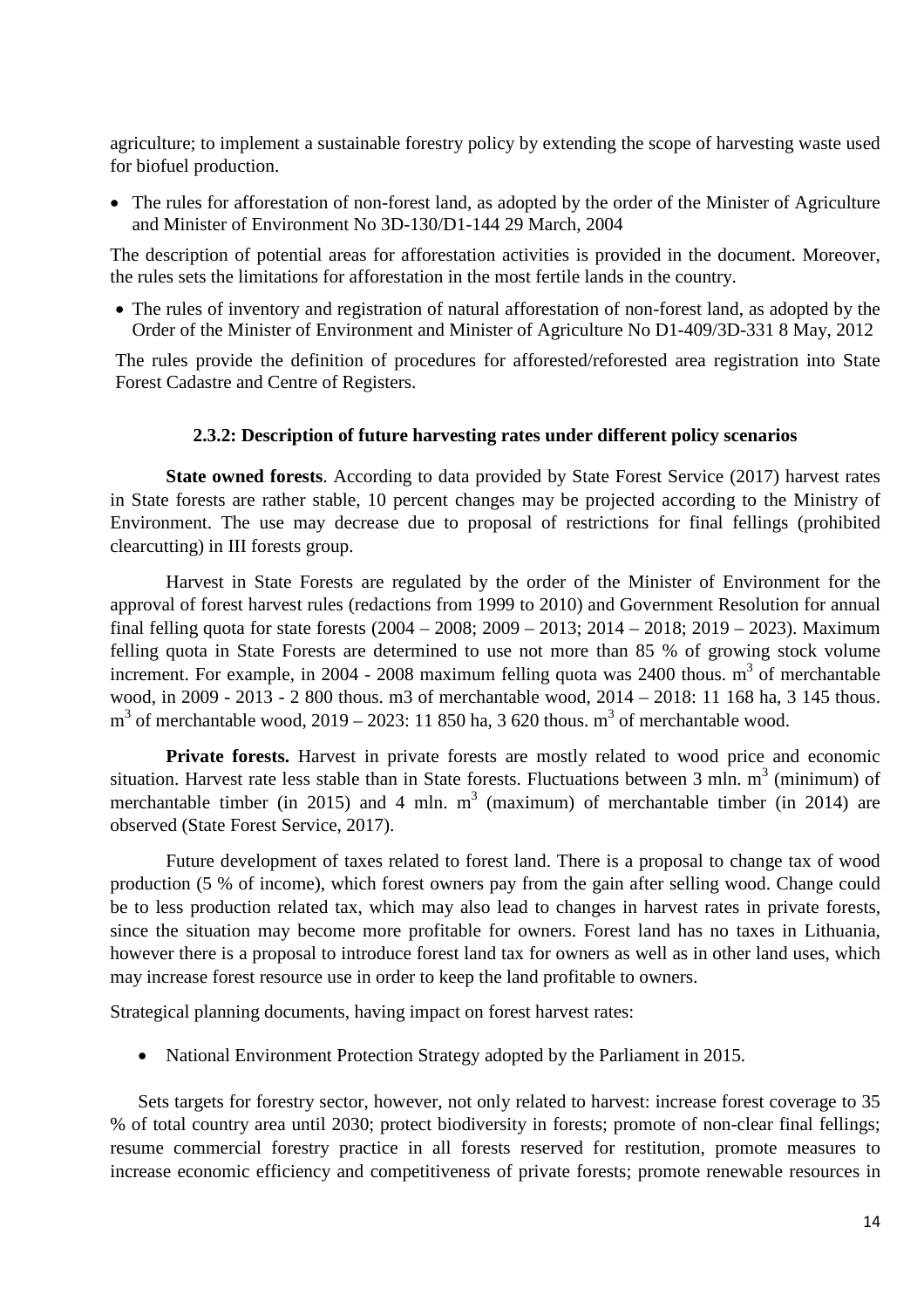energy sector. Planned measures may result in increase of harvest rates due to more beneficial economic situation and increased demand of biomass for energy sector.

• National Energy Strategy for 2050 adopted in 2018.

Biomass and wind energy are the main renewables in Lithuania. In 2016, solid biofuel amounted 82.5 % from total energy from renewables. However, it is planned that wind energy will become prevailing and in 2020 will consist 45 % of total energy from renewables, while biomass – 26 %. In 2030: planned that renewables (including biomass) will consist 45 % of total electricity and 90 % of total heating produced; wind energy – 55 %, solar energy – 25 %, energy from biomass - 9 % of electricity. In 2050: planned that renewables (including biomass) will consist not less than 80 % of total final energy produced (electricity, heating, transport). Planned targets may result in increase of harvest rates due to increased demand of biomass for energy sector.

• National Bioeconomy Strategy (Study on possibilities of Lithuanian bioeconomy development)

Aim to increase potential of forestry, as bioeconomy sector: promotion of sustainable biomass use from forests (including the residues from roundwood procurement and industry). Potential of bioenergy sector: main renewable source for energy due to price, availability of local resources and low GHG emission; has a limited potential to increase. According to the information provided in the study, harvest rates may not increase in the future due to limited potential of forestry and more sustainable use of residues from wood production industry.

## **3: Description of the modelling approach**

For the estimation of carbon stock changes in living biomass and dead wood, European Forestry Development Model was used to provide growing stock volume development during the period of 2010 to 2025, taking into account age class structure estimated by NFI 2005 – 2009 and historical (average of 2000 – 2009 NFI data) management practice intensity. Calculation spreadsheets, used for carbon stock change and GHG emissions and removals estimation for National GHG Inventory, were used to calculate carbon stock changes from the EFDM model results for forest reference level estimation.

## **3.1: Description of the general approach as applied for estimating the forest reference level**

Forest reference level was estimated using EFDM - European Forestry Dynamics Model, which was adjusted for Lithuanian conditions. Development of growing stock volume as well as harvested and dead tree volume were estimated with EFDM model, using data of NFI measurements during 2005 - 2009, providing data of age class distribution and actual forest management practice intensity, which were estimated as probability functions. Carbon stock changes and GHG emissions/removals were afterwards calculated for above and below-ground biomass, dead wood and harvested wood products using calculation spreadsheets as in annual GHG inventory with national and default factors, using 2006 IPCC Guidelines for National Greenhouse Gas Inventories and 2014 Revised Supplementary Methods and Good Practice Guidance Arising from the Kyoto Protocol.

|                          | $\cdot$<br>$\tilde{\phantom{a}}$<br>11erous<br>nи | duous<br>P<br>$\sim$<br>. |
|--------------------------|---------------------------------------------------|---------------------------|
| Basic<br>density<br>wood | 0.41                                              | 0.47                      |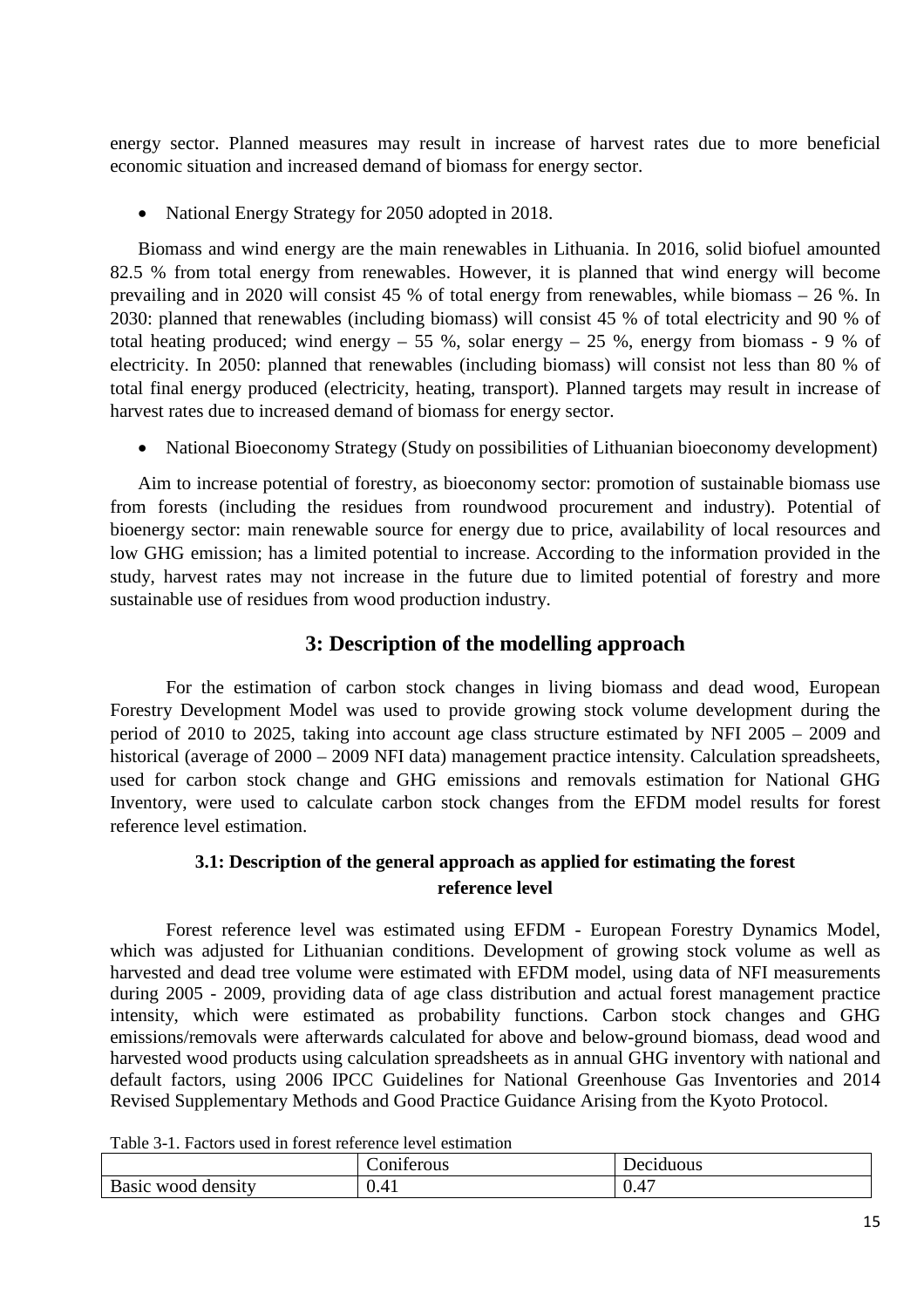| Biomass expansion factors                            | 1.221    | 1.178 |  |  |  |
|------------------------------------------------------|----------|-------|--|--|--|
| Root-to-shoot ratio                                  | 0.26     | 0.19  |  |  |  |
| Carbon fraction of dry matter, $t \mid$              | 0.51     | 0.48  |  |  |  |
| $C/t$ d.m.                                           |          |       |  |  |  |
| C loss due to the drainage, $t$                      | 0.68     |       |  |  |  |
| C/ha                                                 |          |       |  |  |  |
| $N2O$ emission factor, nutrient $ 0.1\rangle$        |          |       |  |  |  |
| poor soils, kg $N_2O-N/ha$                           |          |       |  |  |  |
| $N_2O$ emission factor, nutrient $\vert 0.6 \rangle$ |          |       |  |  |  |
| rich soils, kg $N_2O-N/ha$                           |          |       |  |  |  |
| Conversion factor from C to                          | $-44/12$ |       |  |  |  |
| CO <sub>2</sub>                                      |          |       |  |  |  |
| Conversion factor from $N_2O$ to                     | 298      |       |  |  |  |
| CO <sub>2</sub>                                      |          |       |  |  |  |

## **3.2: Documentation of data sources as applied for estimating the forest reference level**

Main data source used for Forest Reference Level estimation is National Forest Inventory, measurements executed during the period from 2005 to 2009 (remeasurements in pairs: 2000/2005, 2001/2006, 2002/2007, 2003/2008 and 2004/2009). National Forest Inventory measurements are presented in statistical yearbooks: Lietuvos miškų statistika. Nacionalinė miškų inventorizacija atrankiniu metodu *(Lithuanian Forest Statistics. National Forest Inventory by sampling method).*

Another data sources are Food and Agriculture Organization, Statistics Lithuania and Ministry of Environment (The Chronicle of Lithuanian Forests. XX century, 2003) data on forestry production and trade for harvested wood production carbon stock changes estimation, as used in annual GHG inventory.

#### **3.2.1: Documentation of stratification of the managed forest land**

Stratification is based on the data obtained from NFI, regarding forest management practices occurring in each stratum. Definition of stratum is based on several different aspects:

Forest management groups:

- I strict nature reserves. No management is allowed, natural regeneration preferred.
- II forests of special purpose ecosystem protection forests. Management aims for protection and restoration of forest ecosystems. No clearcutting for final fellings is allowed.
- III protective forests. Management aims to form productive forests that can perform soil, air, water protection functions. Clearcutting for final fellings is allowed.
- IV commercial forests. Management aims to form productive forests for wood supply.

All Lithuanian forests are distributed into four functional groups. In the beginning of 2017, distribution of forests by functional groups was as follows: group I (strict nature reserves) – 24.9 thous. ha (1.1%); group II (ecosystems protection and recreational forests) – 260.8 thous. ha (11.9%); group III (protective forests) – 320.3 thous. ha  $(14.6\%)$ ; and group IV (exploitable forests) – 1,583.5, thous. ha (72.3%) from total forest land category.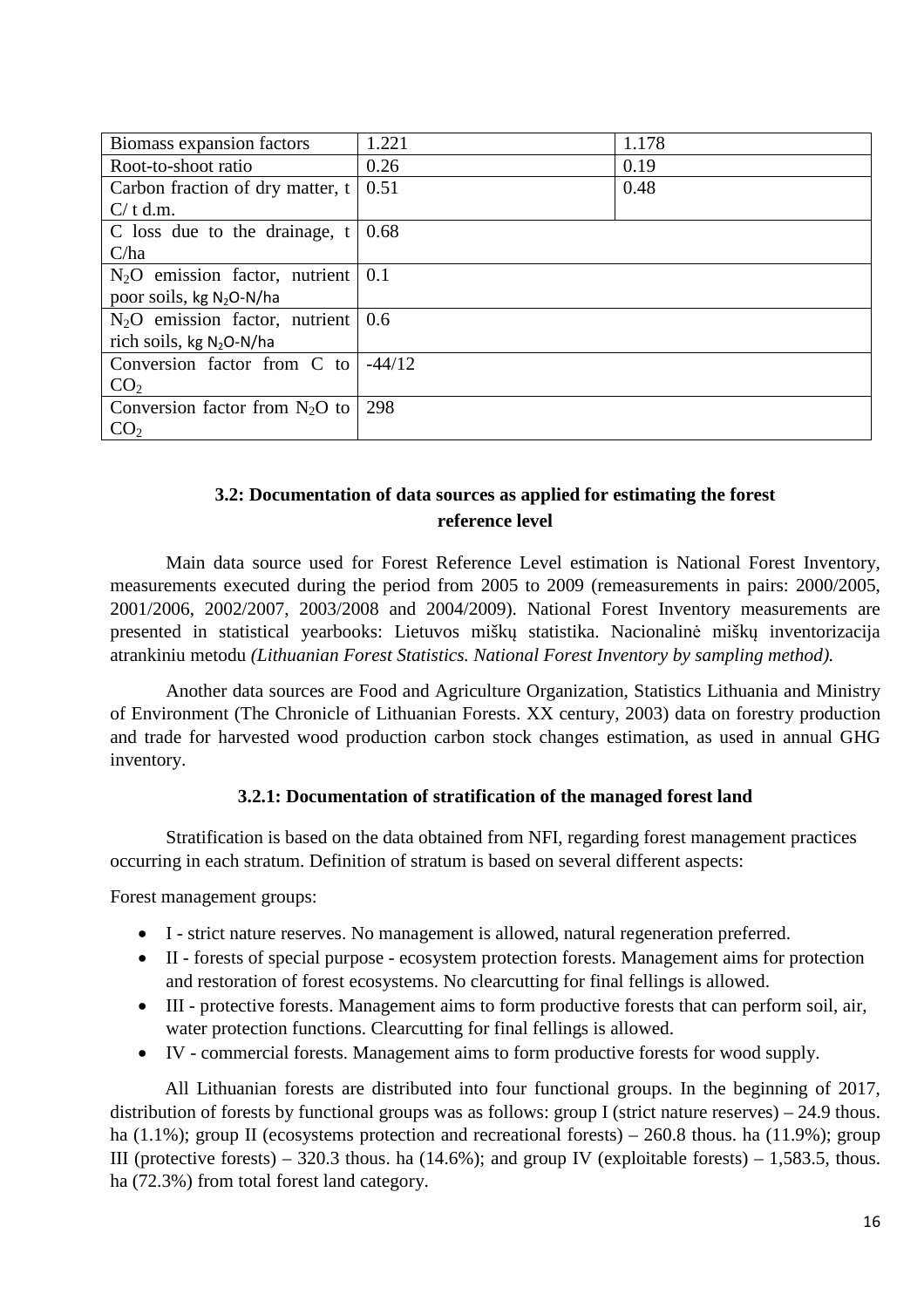Group I contains strict reserves and account for 1.1% of all forests. No silvicultural practices are allowed. The main objective is to maintain the natural growth, development and enhanced biodiversity. Group II contains forests of special purpose. They are divided into two subgroups: IIAecosystem protection forests, occupy 9.0% and IIb – recreational forests occupy 2.9% of all forest Ecosystem protection forests are used to preserve and improve the recreational forest environment. In group II forest wood production is not the primary objective, harvesting is allowed at the age of natural maturity only and as a result wood quality is lower due to an absence of thinnings and selective cuttings. Group III contains protective forests: geological, geomorphological, hydrographical and cultural reserves, forests for soil, water, human living surroundings and infrastructure protection. Forests in group III occupy 15.7% of all country forests. The main objective is to form productive forest stands, capable to perform various protection functions. Group IV contains commercial forests, which occupy the main part of all forests (70.9%). The main objective is to form productive forest stands that continuously supply the industry and energy sectors with wood, while at the same time following environment protection requirements. According to the main objectives of each forest group and protection level, there are strict limitations for harvesting determined in each group (Table 3-2).

|                       |                  | groups            | Min age of final fellings in forest  | Intermediate fellings    | Max clearcut area<br>in forest groups, ha |                           |    |     |
|-----------------------|------------------|-------------------|--------------------------------------|--------------------------|-------------------------------------------|---------------------------|----|-----|
| Species               | IV<br>(clearcut) | III<br>(clearcut) | $II$ (no<br>clearcutting<br>allowed) | Young stand<br>formation | Thinning                                  | Precommercial<br>thinning | IV | III |
| Pine                  | 101              | 111               | 170                                  | $8 - 21$                 | $21 - 41$                                 | >41                       | 8  | 5   |
| Spruce                | 71               | 81                | 120                                  | $8 - 21$                 | $21 - 41$                                 | >41                       | 8  | 5   |
| <b>Birch</b>          | 61               | 61                | 90                                   | $8 - 21$                 | $21 - 41$                                 | >41                       | 8  | 5   |
| Aspen                 | 41               | 41                | 60                                   | $6 - 21$                 | $21 - 31$                                 | $>31$                     | 8  | 5   |
| <b>Black</b><br>alder | 61               | 61                | 90                                   | $6 - 21$                 | $21 - 31$                                 | $>31$                     | 8  | 5   |
| Grey<br>alder         | 31               | 31                | 50                                   | $6 - 21$                 | $21 - 31$                                 | >31                       | 8  | 5   |
| Oak                   | 121              | 141               | 200                                  | $8 - 21$                 | $21 - 41$                                 | >41                       | 8  | 5   |
| Ash                   | 101              | 111               | 170                                  | $8 - 21$                 | $21 - 41$                                 | >41                       | 8  | 5   |

Table 3-2. Description of legal restrictions for management of forests applied in reference period, clearcutting

Ownership type - state forests, private forests, forests reserved for restitution.

Main tree species:

- Pine *(Pinus sylvestris)*
- Spruce *(Picea abies)*
- Birch *(Betula pendula, Betula pubescens)*
- Aspen *(Populus tremula)*
- Black alder *(Alnus glutinosa)*
- Grey alder *(Alnus incana)*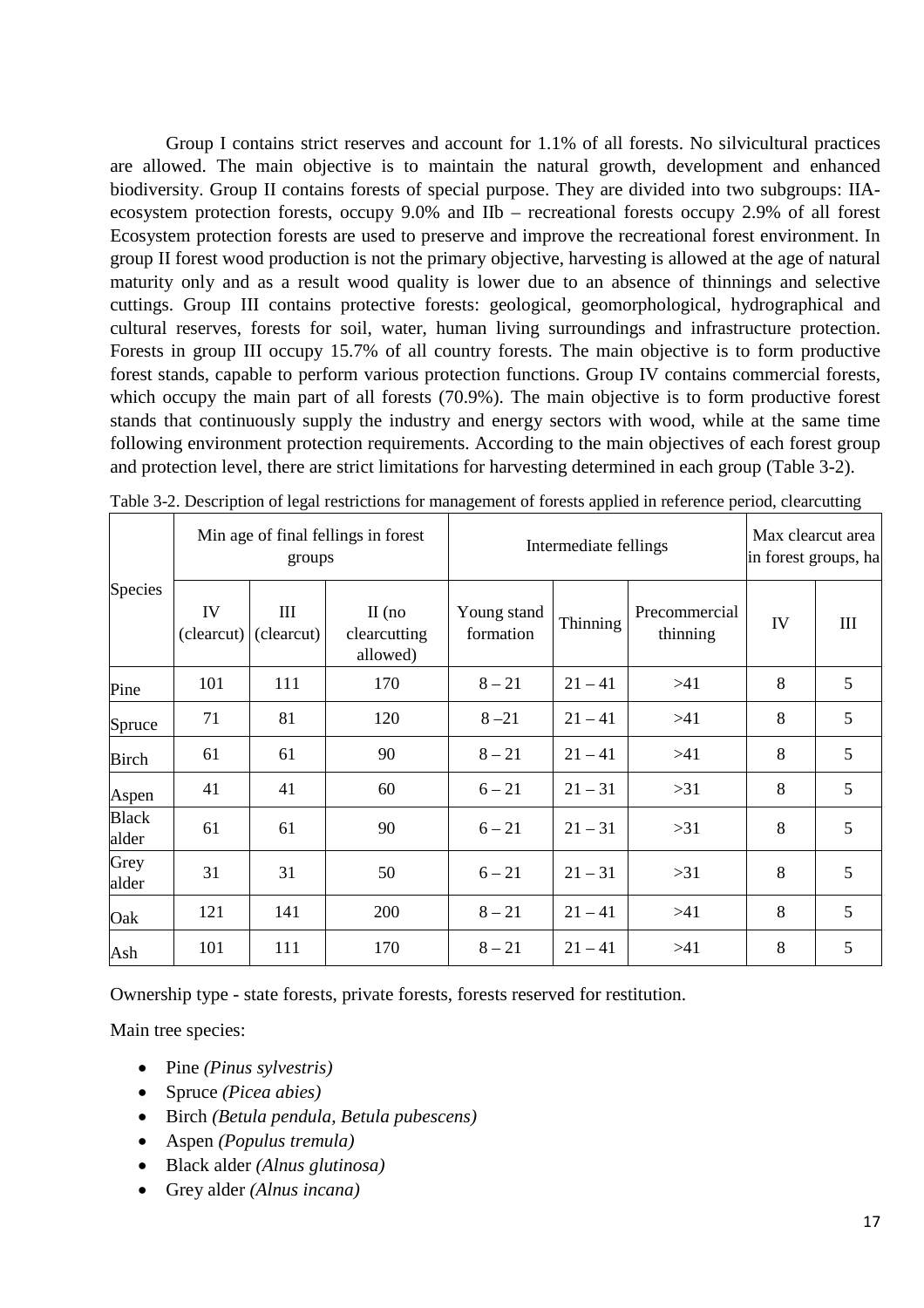- Oak *(Quercus robur)*
- Ash *(Fraxinus excelsior)*
- Others

It must be noted, that in order to reduce the number of strata, some of the strata were merged since the management practices applied in those strata are very similar. 3rd and 4th forest groups were merged together, distributed among 6 main species - pine, spruce, birch, aspen, black alder, grey alder and others merged into one group (oak, ash and other deciduous). Tree species in Ist and 2nd forest groups were merged into 2 groups: coniferous and deciduous, in addition to this, Ist forest group is only state owned. Aggregation of strata and areas, representing each strata, are provided in the table below:

| Stratum        |               |                |                          |                             | Area during      |
|----------------|---------------|----------------|--------------------------|-----------------------------|------------------|
| N <sub>o</sub> | Code          | Forest group   | Ownership                | Species                     | reference period |
| 1              | 1gr           | 1              | All                      | All                         | 26,446.21        |
| $\overline{2}$ | 2gr12ow1sp    | $\overline{2}$ | State and private        | Pine                        | 100,067.11       |
| 3              | 2gr12ow2sp    | $\overline{2}$ | State and private        | Spruce                      | 30,155.22        |
|                |               |                |                          | <b>Birch</b>                | 81,382.53        |
|                |               |                |                          | Aspen<br><b>Black alder</b> |                  |
|                |               |                |                          | Grey alder                  |                  |
|                |               |                |                          | Oak                         |                  |
|                |               |                |                          | Ash                         |                  |
| $\overline{4}$ | 2gr12ow3-9    | $\overline{2}$ | State and private        | Others                      |                  |
| 5              | $2gr3ow1-9sp$ | $\overline{2}$ | Reserved for restitution | All                         | 30,160.04        |
| 6              | 3gr12ow1sp    | $\overline{3}$ | State and private        | Pine                        | 107,035.94       |
| $\overline{7}$ | 3gr12ow2sp    | 3              | State and private        | Spruce                      | 33,527.35        |
| 8              | 3gr3ow12sp    | $\overline{3}$ | Reserved for restitution | Pine and spruce             | 20,444.13        |
| 9              | 4gr1ow1sp     | $\overline{4}$ | <b>State</b>             | Pine                        | 229,851.14       |
| 10             | 4gr2ow1sp     | $\overline{4}$ | Private                  | Pine                        | 155,934.59       |
| 11             | 4gr1ow2sp     | $\overline{4}$ | <b>State</b>             | Spruce                      | 180,461.38       |
| 12             | 4gr2ow2sp     | $\overline{4}$ | Private                  | Spruce                      | 96,524.24        |
| 13             | 4gr3ow12sp    | $\overline{4}$ | Reserved for restitution | Pine and spruce             | 55,431.47        |
| 14             | 34gr1ow3sp    | $3 - -4$       | <b>State</b>             | <b>Birch</b>                | 157,996.20       |
| 15             | 34gr2ow3sp    | $3 - -4$       | Private                  | <b>Birch</b>                | 148,500.73       |
| 16             | 34gr3ow3sp    | $3 - -4$       | Reserved for restitution | <b>Birch</b>                | 50,583.71        |
| 17             | 34gr12ow4sp   | $3 - -4$       | State and private        | Aspen                       | 110,643.30       |
| 18             | 34gr12ow5sp   | $3 - -4$       | State and private        | <b>Black alder</b>          | 140,666.06       |
| 19             | 34gr12ow6sp   | $3 - -4$       | State and private        | Grey alder                  | 76,073.49        |
| 20             | 34gr12ow7sp   | $3 - -4$       | State and private        | Oak                         | 38,016.99        |
| 21             | 34gr12ow89sp  | $3 - -4$       | State and private        | Ash and others              | 48,852.10        |
|                |               |                |                          | Aspen                       | 71,206.57        |
|                |               |                |                          | <b>Black alder</b>          |                  |
|                |               |                |                          | Grey alder                  |                  |
|                |               |                |                          | Oak                         |                  |
| 22             | 34gr3ow4-9sp  | $3 - 4$        | Reserved for restitution | Ash<br>Others               |                  |
|                |               |                |                          |                             |                  |

Table 3-3. Distribution of managed forest land into strata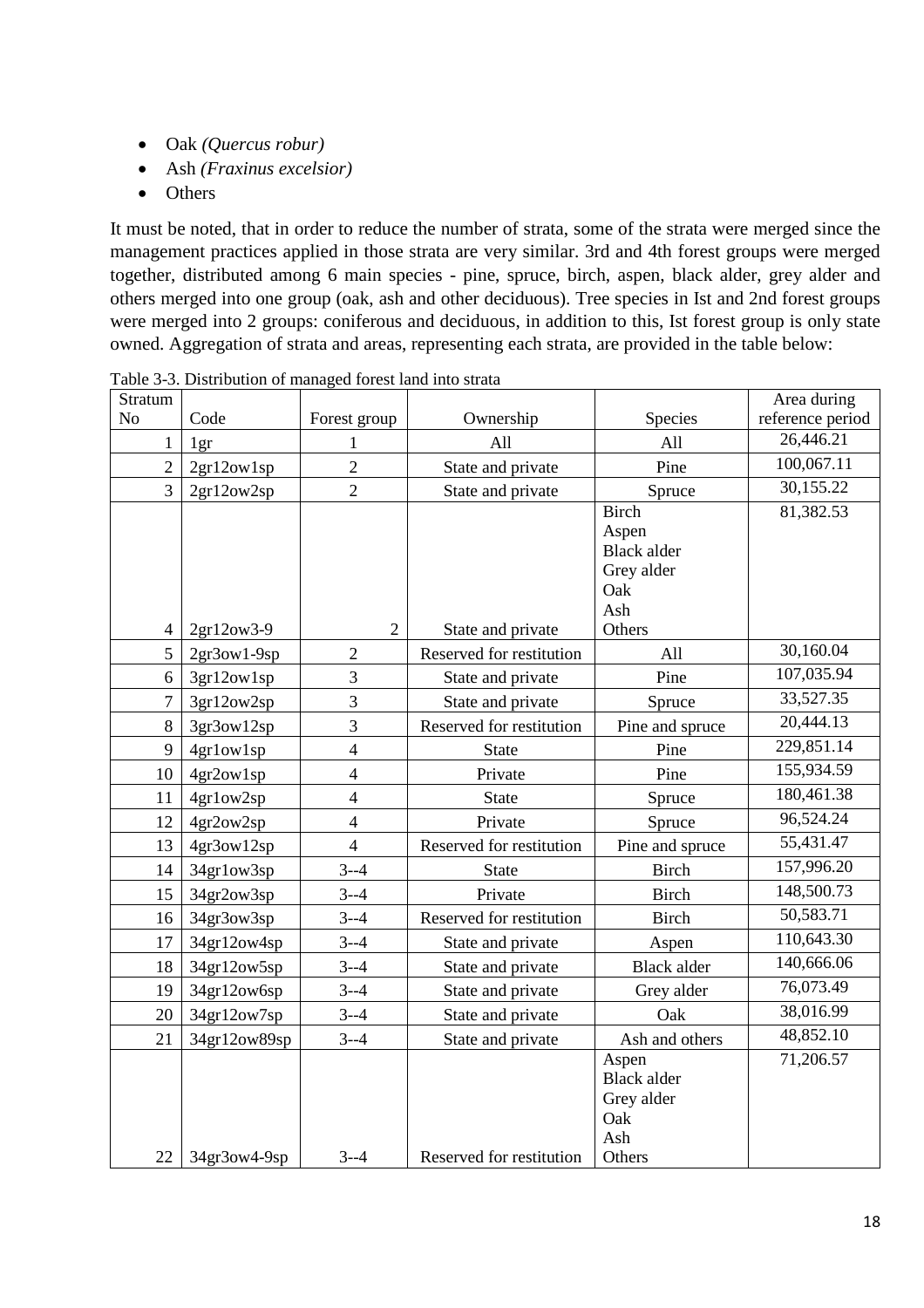Total area of managed forest land during the reference period (2000 – 2009) and used for projection of forest reference level is 1,989.96 thous. ha.

Stratification of managed forest land was done using NFI 2005 - 2009 data, taking into account only those NFI plots where land use was defined as forest land remaining forest land. Forest land definition according to the Forest Law, as used in National GHG inventory: area of land, covered with trees or temporary without tree cover, with 30 % crown cover and 5 m height at maturity stage in natural site, not smaller than 0.1 ha.

As it is requested in LULUCF regulation (EU 2018/841), that forest reference level of a country shall contain description of forest characteristics, including dynamic age-related characteristics, age class distribution during the projection period (in time steps of 5 years) are provided in Annex I.

## **3.2.2: Documentation of sustainable forest management practices as applied in the estimation of the forest reference level**

Forest management practices were set and described according to actual forest management activity applied for certain forest group, forest ownership and specie combination – accordingly to the division of forest into strata. Those management practices are as follows: clearcutting (FMP 1), all selective cuttings including shelterwood logging, thinning, sanitary cuttings and other temporary cuttings (FMP 2) or no management (FMP 3). The extent of each forest management activity applied in certain strata and age class were defined according to actual management practice detectability observed in sample measurements of NFI 2005 – 2009. Probabilities (expressed by logistic regression functions) for each of 3 management activities applied in strata were defined for 34 age classes (with 5 years' time step), 16 volume classes and summarized values are provided in Annex III. Description of practices in each stratum are described in the table below.

|                |               |              | Average probability of management practice applied |               |
|----------------|---------------|--------------|----------------------------------------------------|---------------|
| Stratum No     | Code          | Clearcutting | Selective cutting                                  | No management |
| 1              | 1gr           | 0.000        | 0.368                                              | 0.632         |
| $\overline{2}$ | 2gr12ow1sp    | 0.011        | 0.346                                              | 0.643         |
| 3              | 2gr12ow2sp    | 0.004        | 0.417                                              | 0.580         |
| $\overline{4}$ | 2gr12ow3-9    | 0.004        | 0.478                                              | 0.518         |
| 5              | $2gr3ow1-9sp$ | 0.000        | 0.440                                              | 0.560         |
| 6              | 3gr12ow1sp    | 0.008        | 0.421                                              | 0.571         |
| $\overline{7}$ | 3gr12ow2sp    | 0.025        | 0.338                                              | 0.638         |
| 8              | 3gr3ow12sp    | 0.000        | 0.422                                              | 0.578         |
| 9              | 3gr3ow3-9sp   | 0.000        | 0.464                                              | 0.536         |
| 10             | 4gr1ow1sp     | 0.033        | 0.346                                              | 0.621         |
| 11             | 4gr2ow1sp     | 0.032        | 0.485                                              | 0.483         |
| 12             | 4gr1ow2sp     | 0.068        | 0.285                                              | 0.647         |
| 13             | 4gr2ow2sp     | 0.109        | 0.378                                              | 0.514         |
| 14             | 4gr3ow12sp    | 0.023        | 0.426                                              | 0.551         |
| 15             | 34gr1ow3sp    | 0.061        | 0.439                                              | 0.500         |
| 16             | 34gr2ow3sp    | 0.072        | 0.400                                              | 0.527         |
| 17             | 34gr3ow3sp    | 0.005        | 0.400                                              | 0.595         |

Table 3-4. Description of forest management practices applied for projection of forest reference level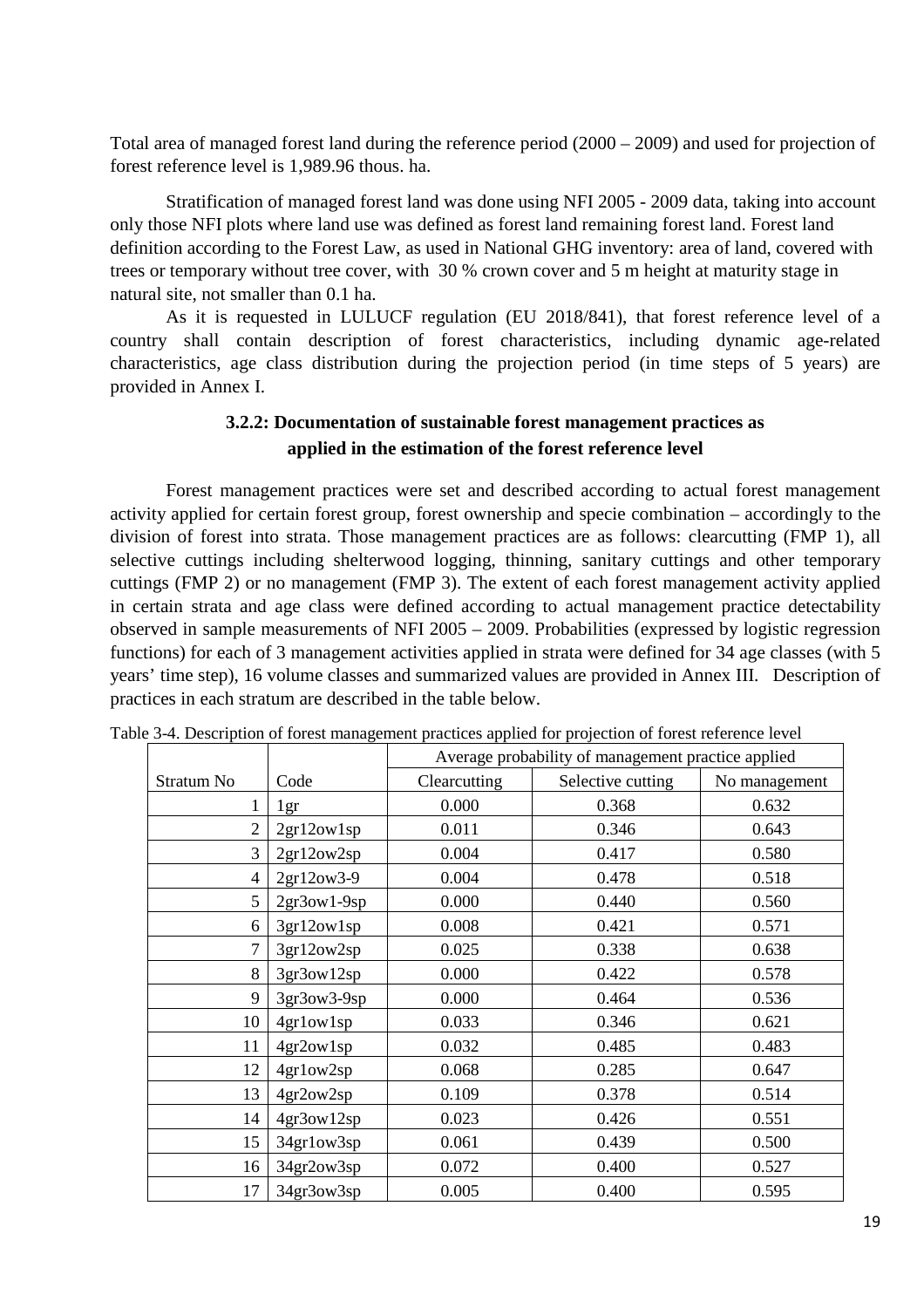| 18 | 34gr12ow4sp    | 0.082 | 0.489 | 0.430 |
|----|----------------|-------|-------|-------|
| 19 | 34gr12ow5sp    | 0.049 | 0.433 | 0.518 |
| 20 | 34gr12ow6sp    | 0.034 | 0.556 | 0.409 |
|    | 34gr12ow7sp    | 0.450 | 0.236 | 0.314 |
| 22 | 34gr12ow89sp   | 0.055 | 0.589 | 0.355 |
| 23 | $34gr3ow4-9sp$ | 0.007 | 0.501 | 0.492 |

Management practice intensity (probability functions) for every age class in certain stratum are provided in Annex III. Description of legal restrictions for forest management, as observed in NFI measurements and included in development of probability functions for forest management practices, applied in 2000 - 2009 period is provided in the tables below. Actual management intensity for each management practice in strata are described in the Table 3-4.

Pursuance of sustainable forest management is fixed in the Forestry development programme for 2012 - 2020, adopted by the Government Resolution in 2012 as a measure to increase the overall benefit of forests: "Forest development strategic aim - increase benefit of forestry to society (..), ensuring the implementation of the principles of sustainable forest management in all forests of the country".

**Protected areas.** The strategic aim of sustainable forest management is being successfully implemented through various actions, such as forest division into 4 different management regime forest groups with certain restrictions for management, as described in section 3.2.1. Another implementation of sustainability is the establishment of special protected areas, which include forest land as well: national parks, regional parks, strict reserves, reserves and municipal reserves, biosphere polygons buffer zones around state parks, ets. These protected areas also include areas of international (European) importance: Special Protected Areas (SPA) of Natura 2000 network, Proposed Sites of Community Interest (pSCI) of Natura 2000 network. According to the data of State Forest Service (2010), all above mentioned protected areas cover more than 707 thous. ha of forests (33 % of total forest land), with dominant area in IV forest group (more than 40 % from total protected areas in forests), providing additional special limitations and restrictions for forest management in those areas. Forests in strict reserves make up to 13.8 thous. ha, forests in national parks - to 97.2 thous. ha, forests in regional parks - 224.0 thous. ha. Areas of Natura 2000 network covered 735.7 thous. ha in 2009, it composes 11.3% of the country's territory.

There also are specific limitations for forest management in forest stands with inventoried nests of rare birds – no management allowed in specific area around the nest (buffer zone), time limitations for logging and other activities, etc. According to the data of State Forest Service, there were 2040 nests of rare birds inventoried in 2009.

Lithuania has also inventoried Woodland Key Habitats in its forests, which cover more than 26.7 thous. ha of forest land in Lithuania.

**Certification of sustainability.** Lithuanian State Forests are certified under the FSC certification. FSC (Forest Stewardship Council) - international forest certification scheme, securing that certified product is produced from wood, harvested in sustainable managed forest. All units<sup>1</sup> (42) of State Forest Enterprise have the FSC certificate. In each of the State Forest Enterprise unit there are forest areas left to natural development which may make up 5.3 % from total forest land area in that unit, as

 $\overline{a}$ 

<sup>&</sup>lt;sup>1</sup> Previously there were 42 separate State Forest Enterprises established in Lithuania. The reorganization took place in 2017 and 2018, continuously merging all separate enterprises into one State Forest Enterprise.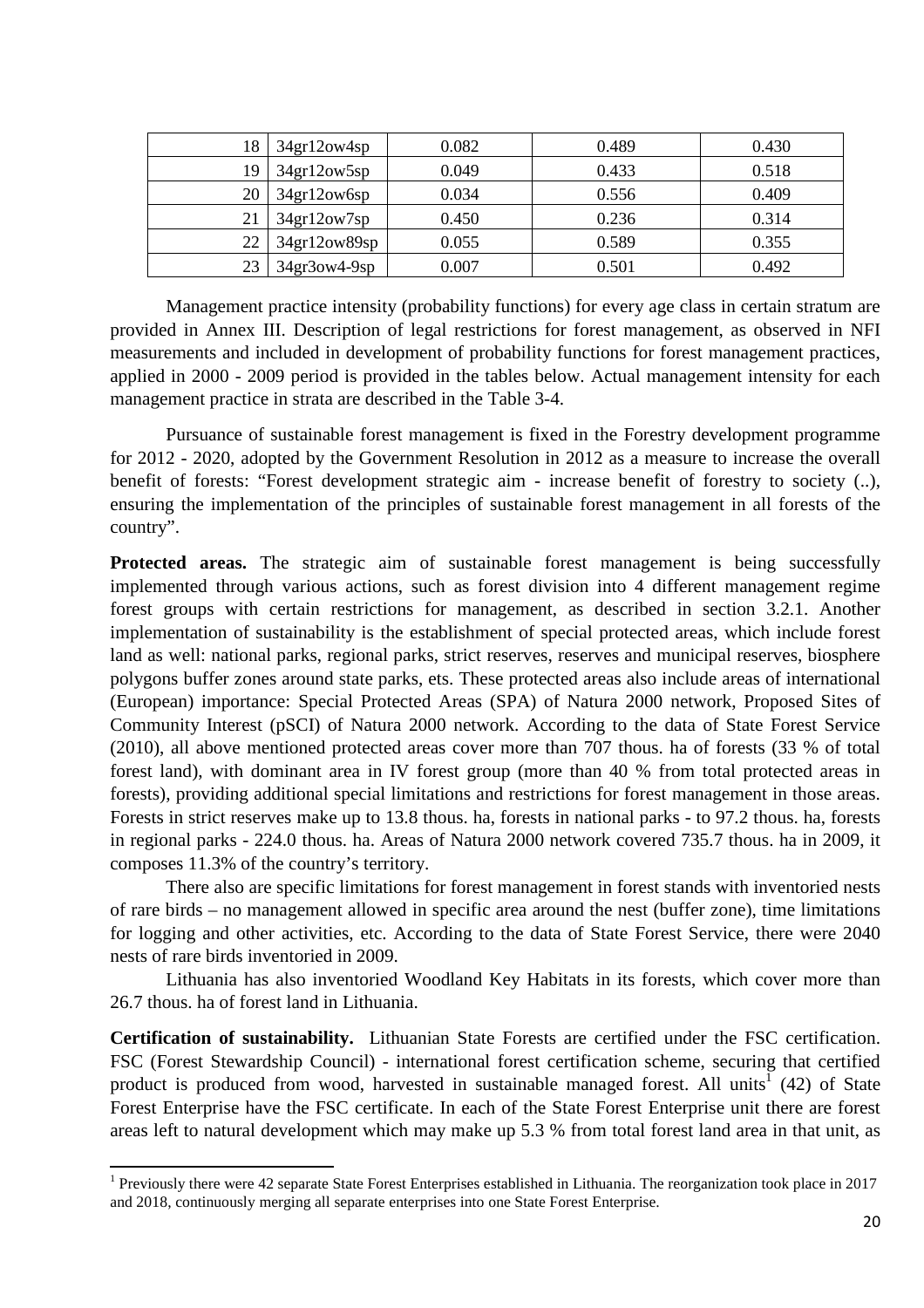well as plan of environmental protection actions in the unit. Private forests. In 2017, the first group of private forests (73 private forest owners) achieved first group FSC certificate, covering approx. 31 thous. ha of forest.

**Increment use of forests.** As it is explained by European Environment Agency (2017), percentage of increment use for fellings must not exceed 70 %. According to the historical data of National Forest Inventory, harvest rates in Lithuania are significantly lower than total annual increment and constitute only half of it (Figure 3-1).



Figure 3-1. Use of growing stock volume increment in Lithuania

## **3.3: Detailed description of the modelling framework as applied in the estimation of the forest reference level**

**Description of EFDM modelling framework used for forest reference level estimation.** European forestry dynamics model (EFDM) is an open code Markov Chain modelling solution used for simulations based on data from sampling plot measurements in national forest inventories, which simulates the development of unit areas of forest land according to probabilities indicating transitions due to natural processes or management actions (Vauhkonen, Packalen, 2017). EFDM modelling results are provided as a forest area in certain class with corresponding characterics - growing stock volume, felled volume, volume reduced due to mortality and dead wood. The distribution of the forest land, is presented as a matrix defined by a stratification factors (forest group, ownership type, tree species). The cell values of the matrix represent areas in each step of modelling. As explained in the original documents of the EFDM (Sirkiä, 2007; Packalen et al. 2017) a simulation step is obtained as transition of certain stratum state (growing stock volume in age classes) affected by forest management practices and their probabilities. Consequently, the basic output from an EFDM simulation is a sequence of areas in their state after each of requested number of time steps.

**The modelling** was done by 3 stages. First of all, the growing stock volume and total volume drain due to harvest and mortality were predicted. During second stage drain prediction separated into harvest and mortality predictions. During the last stage the dead volume prediction was modelled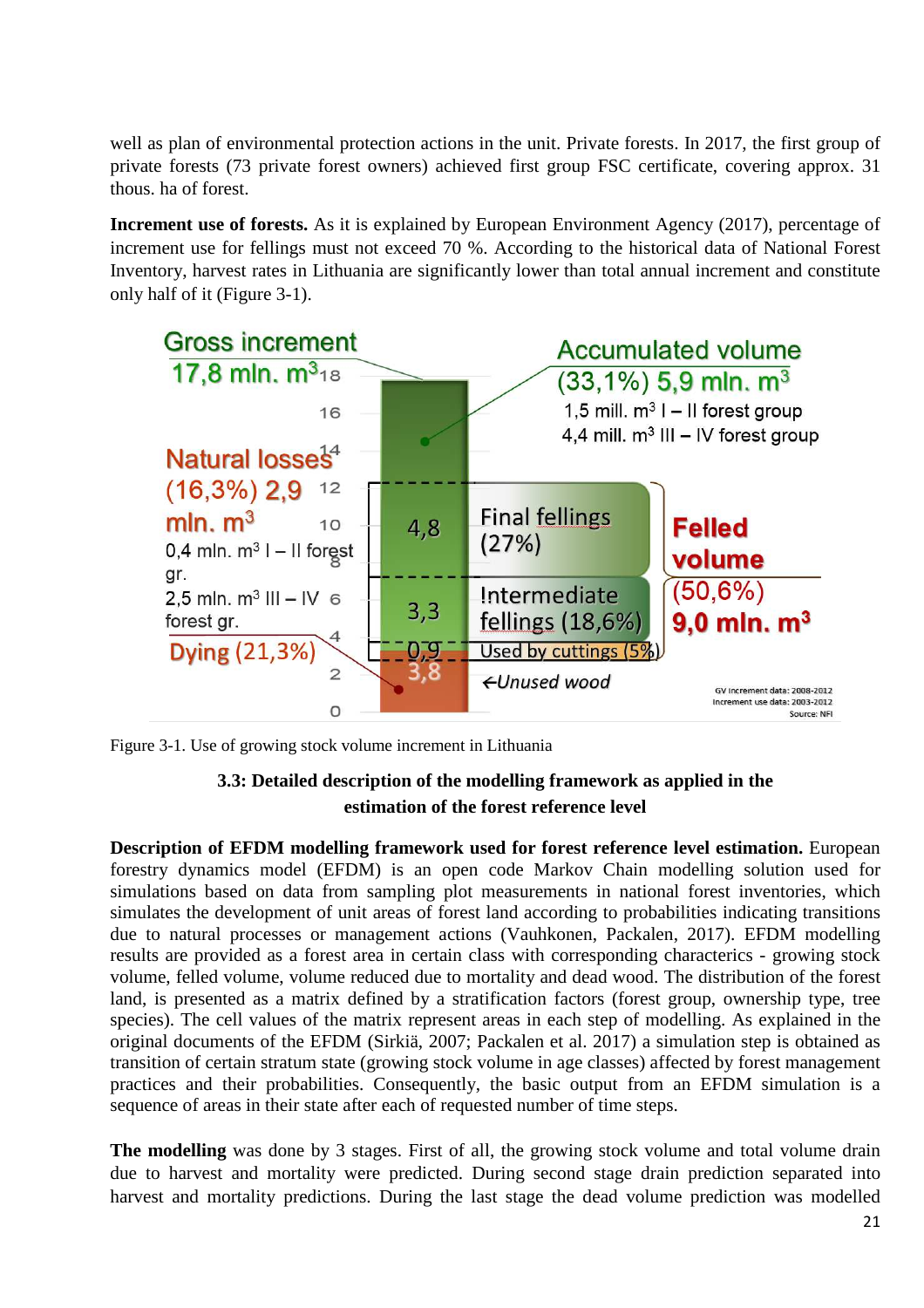taking into account the relationship between growing stock volume and accumulated in stand dead volume.

**Input data preparation.** Modelling of growing stock volume, dead wood and fellings was carried out with all sampling plots sectors representing forest land remaining forest land from 2005 - 2009 NFI measurements (remeasurement of 2000 - 2004 NFI measurements). This data source was used for description of 3 forest management practices and initial state of the forest in strata defined.

For the definition of initial forest state 2 dynamic factors - volume (16 classes), age (34 classes) and 4 static factors - forest group (4 classes), ownership (3 classes), main tree species (9 classes) and site productivity class (2 classes). Boundaries of volume classes were defined using NFI growing stock volume data in all stands as well as clear cutting areas (temporary unstocked stands), separating them into equal groups (up to  $10^{th}$  group) and increasing the intervals of classes by 10 % in every class after  $10^{th}$  class.

| Volume class    | Lower limit of   | Upper limit of | Mean value | Age class       | Lower limit     | <b>Upper limit</b> |
|-----------------|------------------|----------------|------------|-----------------|-----------------|--------------------|
|                 | volume class     | volume class   | of volume  |                 | of age class    | of age class       |
|                 |                  |                | class      |                 |                 |                    |
| $\mathbf{1}$    | $\boldsymbol{0}$ | 22,194         | 3          | $\overline{0}$  | $\mathbf{0}$    | $\boldsymbol{0}$   |
| $\overline{c}$  | 22,194           | 60,661         | 41.4275    | $\mathbf{1}$    | $\mathbf{1}$    | $\overline{5}$     |
| $\overline{3}$  | 60,661           | 99,128         | 79.8945    | $\overline{2}$  | 6               | 10                 |
| $\overline{4}$  | 99,128           | 137,595        | 118.3615   | $\overline{3}$  | 11              | 15                 |
| $\overline{5}$  | 137,595          | 176,062        | 156.8285   | $\overline{4}$  | 16              | 20                 |
| $\overline{6}$  | 176,062          | 214,529        | 195.2955   | $\overline{5}$  | 21              | $\overline{25}$    |
| $\overline{7}$  | 214,529          | 252,996        | 233.7625   | 6               | 26              | 30                 |
| $\overline{8}$  | 252,996          | 291,463        | 272.2295   | $\overline{7}$  | 31              | $\overline{35}$    |
| $\overline{9}$  | 291,463          | 329,93         | 310.6965   | $8\,$           | 36              | 40                 |
| 10              | 329,93           | 368,397        | 349.1635   | $\overline{9}$  | 41              | 45                 |
| 11              | 368,397          | 412,6341       | 390.5155   | $\overline{10}$ | 46              | 50                 |
| $\overline{12}$ | 412,6341         | 463,5067       | 438.0704   | 11              | $\overline{51}$ | $\overline{55}$    |
| $\overline{13}$ | 463,5067         | 522,0102       | 492.7584   | 12              | 56              | 60                 |
| 14              | 522,0102         | 589,2892       | 555.6497   | 13              | 61              | 65                 |
| 15              | 589,2892         | 666,6601       | 627.9746   | 14              | 66              | 70                 |
| 16              | 666,6601         | and more       | 795        | 15              | 71              | 75                 |
|                 |                  |                |            | 16              | 76              | 80                 |
|                 |                  |                |            | 17              | 81              | 85                 |
|                 |                  |                |            | $\overline{18}$ | 86              | 90                 |
|                 |                  |                |            | 19              | 91              | $\overline{95}$    |
|                 |                  |                |            | $\overline{20}$ | 96              | 100                |
|                 |                  |                |            | 21              | 101             | 105                |
|                 |                  |                |            | $\overline{22}$ | 106             | 110                |
|                 |                  |                |            | 23              | 111             | 115                |
|                 |                  |                |            | $\overline{24}$ | 116             | 120                |
|                 |                  |                |            | $\overline{25}$ | 121             | 125                |
|                 |                  |                |            | 26              | 126             | 130                |
|                 |                  |                |            | $\overline{27}$ | 131             | 135                |
|                 |                  |                |            | $\overline{28}$ | 136             | 140                |
|                 |                  |                |            | 29              | 141             | 145                |
|                 |                  |                |            | 30              | 146             | 150                |
|                 |                  |                |            | 31              | 151             | 155                |

Table 3-5. Values of class parameters used in all analyses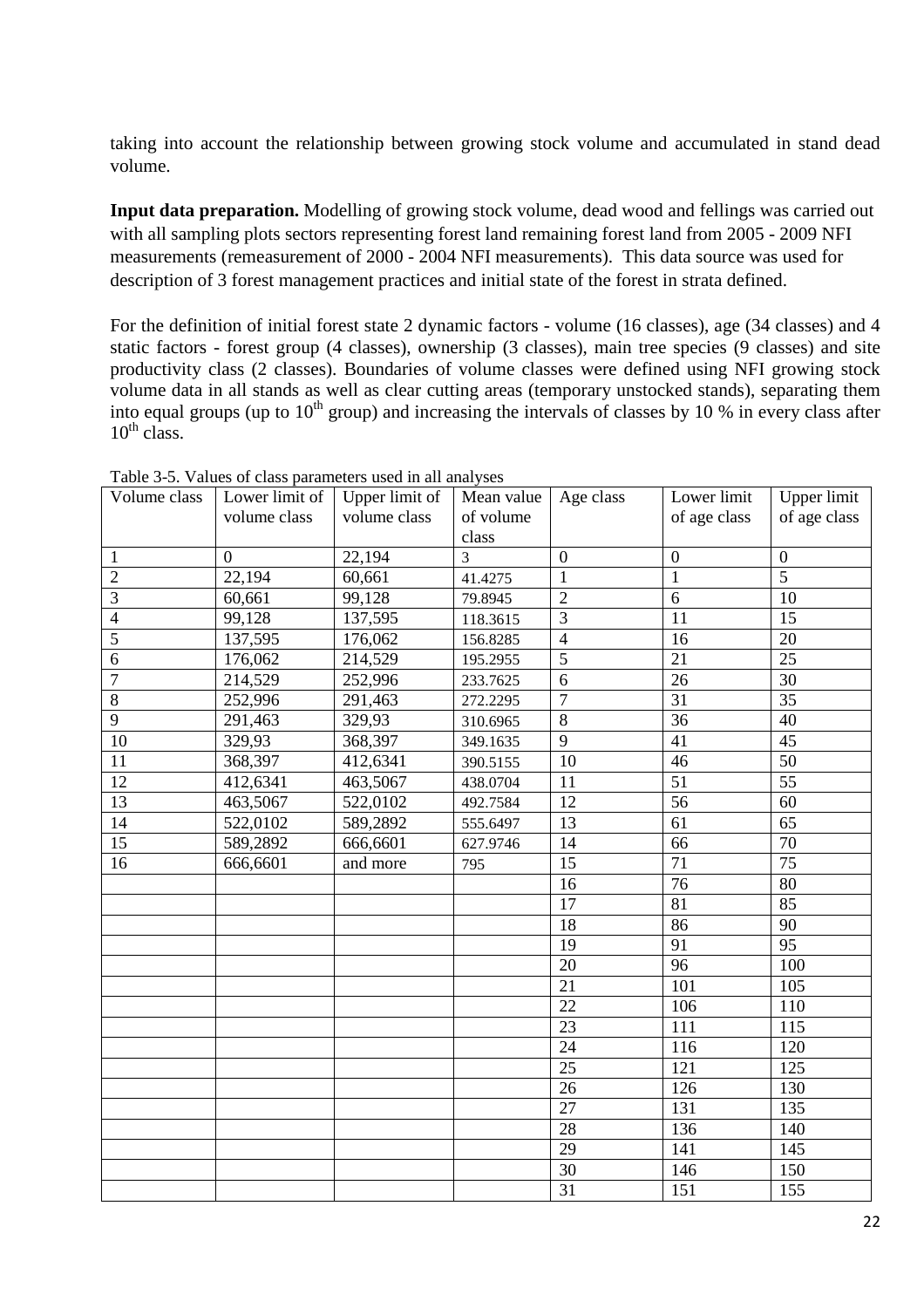|  |  | $\sim$<br>$\sim$<br><br>$-$ | 1 J U             | $\epsilon$<br>10 <sub>0</sub> |
|--|--|-----------------------------|-------------------|-------------------------------|
|  |  | $\sim$<br><u>. .</u>        | $\epsilon$<br>161 | more<br>and                   |

There were 34 age classes defined with first class name "0", representing areas with temporarily unstocked stands, the age class "1" represents stands where age has not yet reached 5 years. Age classes from 1 to 33 represent forest land remaining forest land with forest stands in 5-year age steps.

Probability functions of forest management practices (clearcutting - FMP1, non-clearcutting - FMP2 and no management - FMP3) were defined suing NFI 2000 - 2009 measurement pairs. Probability of each management practice were set in every age/volume class for separate or aggregated forest group, ownership and species, as defined in forest land remaining forest land stratification step. Using the data of NFI measurements probability model was developed via multiple logistic regression.

**Estimation of probability functions.** Development of probability functions of forest management practices was done using historical NFI measurement data from 2000 to 2009 for calculation of empirical probabilities for each of the management practice in certain stratum and age class.

Logistical regression was applied for the modelling of forest management practice and probability models for each management practice were created using dynamic (age class, volume class) and static (forest group, ownership and species) factors' values as independent variables. Modelling was carried out with STATISTICA 10 software, using *Hooke-Jeeves and quasi-Newton* or *Rosenbrock and quasi-Newton* methods from *Nonlinear estimation – Quick Logit regression* module. Logistic regression models were developed accordingly to stratification criteria defined in Chapter 3 of this document.

Logistic regression model:

 $EXP(X_0+X_1*Vol+X_2*Age+X_3*Productivity)/(1+EXP(X_0+X_1*Vol+X_2*Age+X_3*Productivity))$ Where:  $X_0$ ,  $X_1$ ,  $X_2$ ,  $X_3$  – model factors, *Vol* – volume class at time *t*, *Age* – age class at time *t*, *Productivity* – productivity class at time *t*.

After the development of logistic regression model of probabilities, probabilities for each management practice in certain stratum and age class were adjusted to equal the sum of probabilities to 1.

#### **4: Forest reference level**

### **4.1: Forest reference level and detailed description of the development of the carbon pools**

Forest reference level for Lithuania, determined according to the criteria set out in Annex IV of the LULUCF regulation (EU 2018/841), is -1,429 kt  $CO<sub>2</sub>$  eq., assuming instant oxidation (all harvest is removed and oxidized in current year). With the first-order decay function applied for harvested wood products, forest reference level for Lithuania is -2,272 kt  $CO<sub>2</sub>$  eq. for the compliance period of 2021 – 2025, as explained in Chapter 1.1.

Lithuania is reporting changes in all carbon pools in its National Greenhouse Gas Inventory, except for mineral soils and litter in forest land remaining forest land: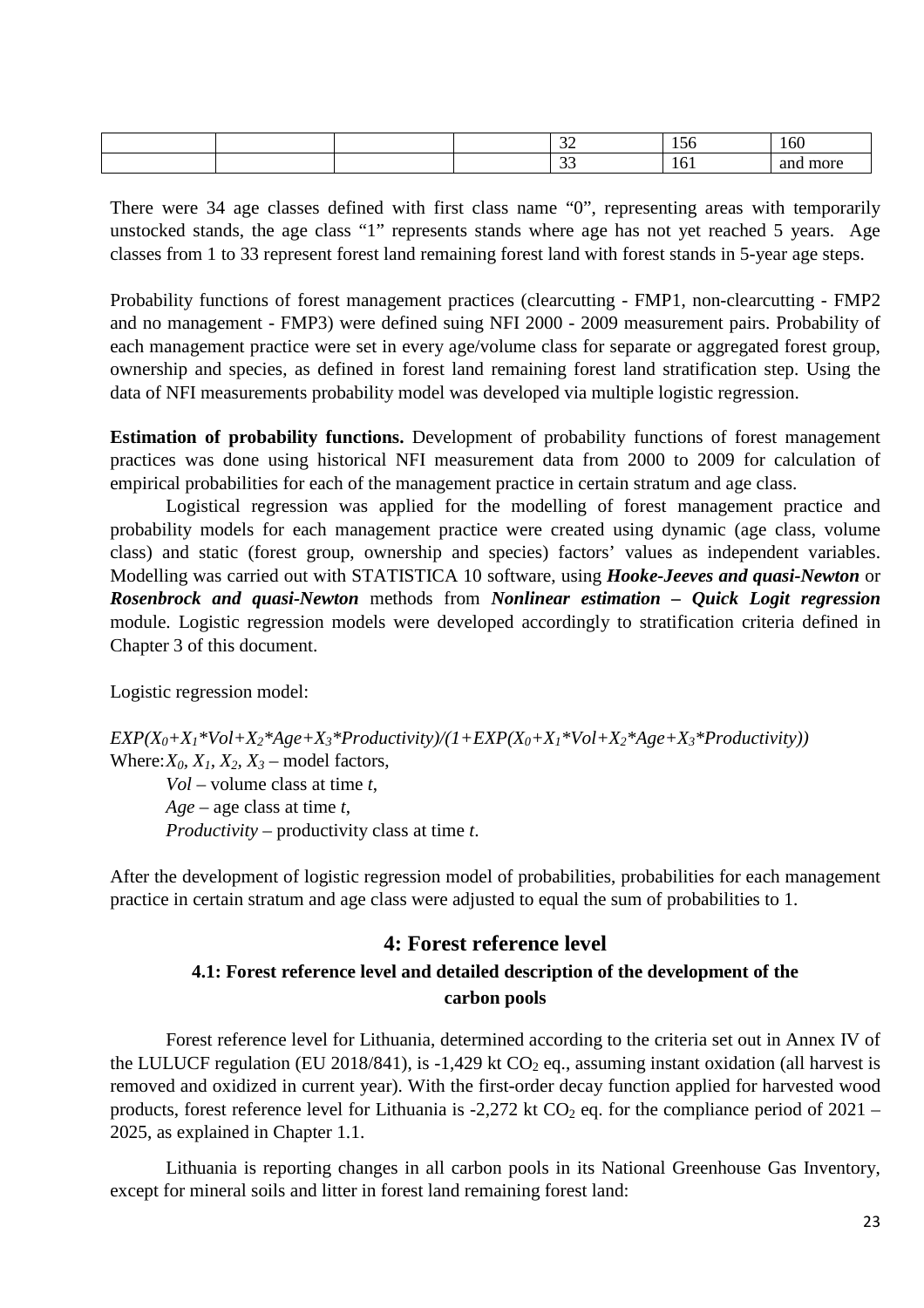- Above-ground biomass carbon stock changes;
- Below-ground biomass carbon stock changes;
- Dead wood carbon stock changes (consists of dead wood stems inventoried in forests and stumps of harvested trees which where inventoried as living in previous NFI);
- Organic soils carbon stock changes (carbon loss due to the drainage of organic soils);
- Harvested wood products.

As it was described in previous chapters, initial data source for the development of carbon stock changes in pools was National Forest Inventory, as executed in 2005 – 2009.

**Above-ground biomass.** EFDM model provided projection of growing stock volume for every 5 year modelling step. Growing stock volume change was calculated annually from model results (Table 4-1).

| Growing stock volume change, mill. m <sup>3</sup>   2010 - 2012   2013 - 2017   2018 - 2022   2023 - 2025 |       |       |       |       |
|-----------------------------------------------------------------------------------------------------------|-------|-------|-------|-------|
| Total                                                                                                     | 3.227 | 2.905 | 2.076 | 0.814 |
| Coniferous                                                                                                | 2.408 | 2.200 | 1.744 | 0.370 |
| Deciduous                                                                                                 | 0.819 | 0.705 | 0.332 | 0.444 |

Table 4-1.Growing stock volume change in forest land remaining forest land, calculated from model results

Above ground biomass refers to all living biomass above the soil including stem, stump, bark, branches, seeds and foliage. Calculation of above-ground biomass is based on volume of living trees stems with bark, basic wood density and biomass expansion factor. However, *2006 IPCC Guidelines* requires to use biomass conversion and expansion factor (BCEF), which is based on country specific data, but while Lithuania has no country specific values we are using previous methodology to estimate above and below ground biomass. Above-ground biomass is calculated by employing slightly modified eq. 2.8, (p. 2.12 of *2006 IPCC Guidelines*):

$$
\Delta AGB=(\Delta GS)\cdot WD\cdot BEF
$$

where:

∆AGB – above-ground biomass change, t d. m.;

 $\Delta$ GS – change of tree stems volume with bark, m<sup>3</sup>;

WD – basic wood density, t d. m.  $m^{-3}$ ;

BEF – biomass expansion factor.

Basic wood density (WD) was estimated on the basis of data provided in Table 4.14 (p. 4.71 of *2006 IPCC Guidelines*). Density values for coniferous and deciduous were calculated as weighted average values related to growing stock volume (Table 4-2).

|  |  | Table 4-2. Total growing stock volume and average basic wood density values |
|--|--|-----------------------------------------------------------------------------|
|  |  |                                                                             |

| $\circ$                 | <b>Total growing stock</b>                | Basic wood density, tonnes d.m.m <sup>-3</sup> |                  |  |
|-------------------------|-------------------------------------------|------------------------------------------------|------------------|--|
| <b>Species</b>          | volume (mill $m3$ ). Average<br>2002-2009 | <b>By species</b>                              | Weighted average |  |
| Pine                    | 190.6                                     | 0.42                                           |                  |  |
| Spruce                  | 76.4                                      | 0.40                                           |                  |  |
| <b>Total coniferous</b> | 267.0                                     |                                                | 0.41             |  |
| <b>Birch</b>            | 83.2                                      | 0.51                                           |                  |  |
| Aspen                   | 34.0                                      | 0.35                                           |                  |  |
| <b>Black alder</b>      | 41.2                                      | 0.45                                           |                  |  |
| Grey alder              | 21.6                                      | 0.45                                           |                  |  |
| Oak                     | 11.2                                      | 0.58                                           |                  |  |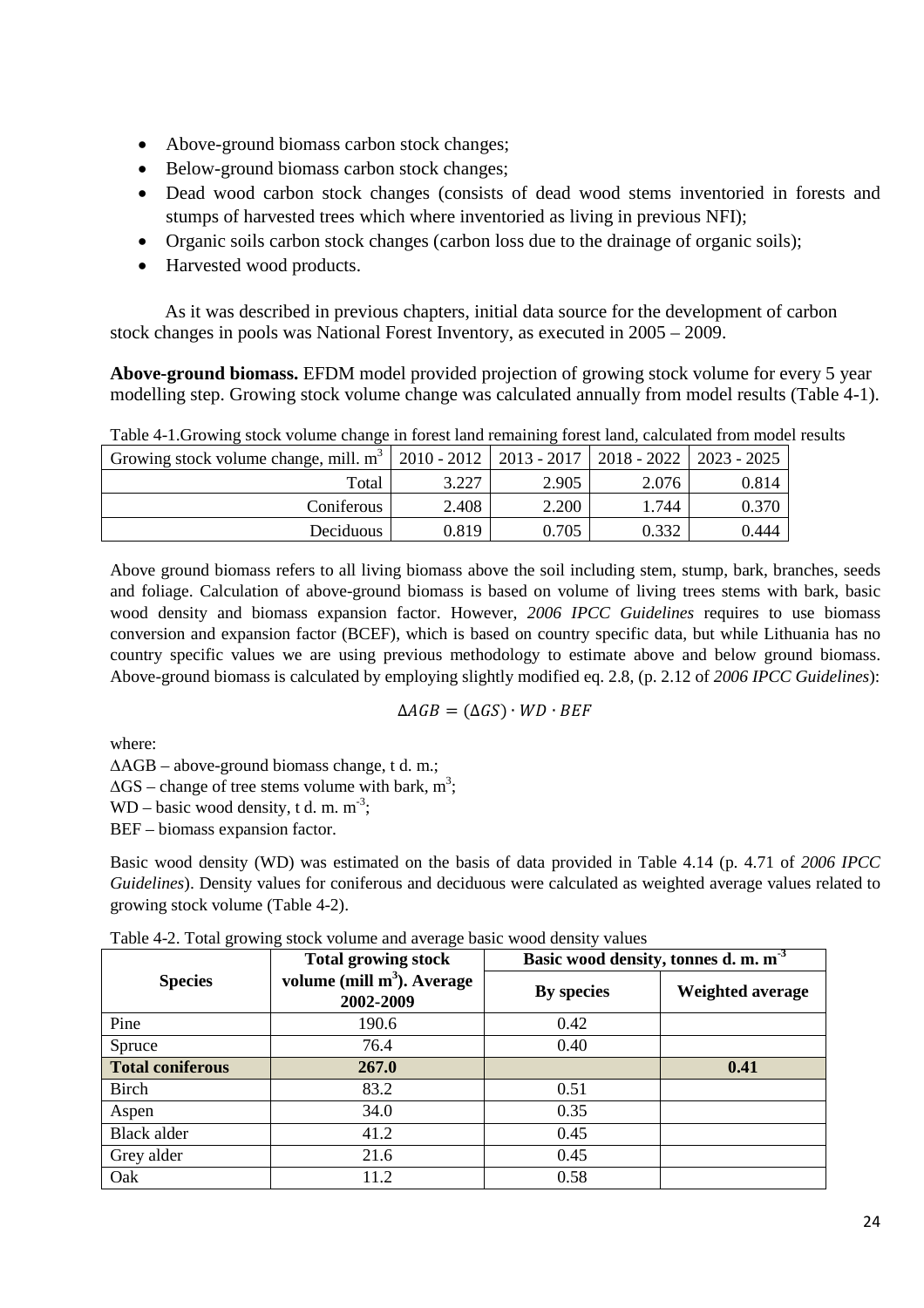| Ash                    | 9.0   | Λ 57<br>U.J |      |
|------------------------|-------|-------------|------|
| <b>Total deciduous</b> | 200.1 |             | 0.47 |
| <b>Overall total</b>   | 467.1 |             | 0.44 |

Default values of biomass expansion factor (BEF) for conversion of tree stems volume with bark to above-ground tree biomass were estimated using NFI data of stems volume (NFI 2003 - 2007), national tables of merchantable wood volume (for branches) and leaves-needles biomass data by Usolcev (Усольцев, В. А. 2001; 2002; 2003<sup>2</sup>). Rate of BEF for coniferous was estimated to be 1.221 and 1.178 for deciduous. The rates of BEF estimated for Lithuania are very close to the rates presented in Table 34.5 (p. 4.50 of *2006 IPCC Guidelines*), what is showing the consistency between the chosen methods.

**Below-ground biomass.** Calculated from above-ground biomass carbon stock change, estimated in first step (EFDM, as measured in NFI and used in National GHG Inventory, provided data of stem volume (above-ground volume)).

Below ground biomass refers to all living biomass of live roots. Below-ground biomass is calculated by using modified eq. 2.8 (p. 2.12 of *2006 IPCC Guidelines*) which requires data for above-ground biomass and root-to-shoot ratio. Default values of root-to-shoot ratios R were estimated using data of Usolcev<sup>3</sup> and Table 4.4 (p. 4.49 of 2006 *IPCC*): for coniferous – 0.26, for deciduous – 0.19.

$$
\Delta BGB = \Delta AGB \cdot R
$$

where:

 $\overline{a}$ 

∆BGB – below-ground biomass change, t d. m.;

∆AGB – above-ground biomass change, t d. m.;

R – root-to-shoot ratio, dimensionless.

**Dead wood.** For the estimation of carbon stock changes in dead wood, EFDM modelling results of dead tree stems and felled volume was used as an activity data (Table 4-3).

| Table 4-5. Activity for dead wood carbon stock estimation, provided by El Divi |        |        |                                           |               |  |  |
|--------------------------------------------------------------------------------|--------|--------|-------------------------------------------|---------------|--|--|
| Volume, mill. $m^3$                                                            |        |        | $2010 - 2012$   2013 - 2017   2018 - 2022 | $2023 - 2025$ |  |  |
| Dead coniferous stems                                                          | 0.066  | 0.057  | 0.038                                     | 0.018         |  |  |
| Dead deciduous stems                                                           | 0.013  | 0.007  | $-0.008$                                  | $-0.023$      |  |  |
| Felled volume, total                                                           | 10.557 | 10.734 | 11.193                                    | 11.669        |  |  |

Table 4-3. Activity for dead wood carbon stock estimation, provided by EFDM

Annual change in carbon stocks in dead organic matter in Forest Land remaining Forest Land is calculated following the summarizing equation for calculation of changes in dead organic matter carbon pools which is equal to the sum of carbons stock in dead wood (measured available dead wood) and carbon stock in dead wood that is left on site after fellings (BGB). Dead wood that is left on site after fellings is assumed to be below-ground biomass which is roots. It is assumed that BGB decays in equal parts in 5 years. Modified eq. 2.17 (p. 2.21) of *2006 IPCC Guidelines* has been used to calculate carbon stock change in dead organic matter:

<sup>2</sup> Усольцев В.А. 2001. *Фитомасса лесов Северной Евразии.База данных и география*. 707с., Екатеринбург.

Усольцев В.А. 2002. *Фитомасса лесов Северной Евразии. Нормативы и элементы географии*. 762с. Екатеринбург. <sup>3</sup> Усольцев В.А. 2001. *Фитомасса лесов Северной Евразии.База данных и география*. 707с., Екатеринбург.

Усольцев В.А. 2002. *Фитомасса лесов Северной Евразии. Нормативы и элементы географии*. 762с. Екатеринбург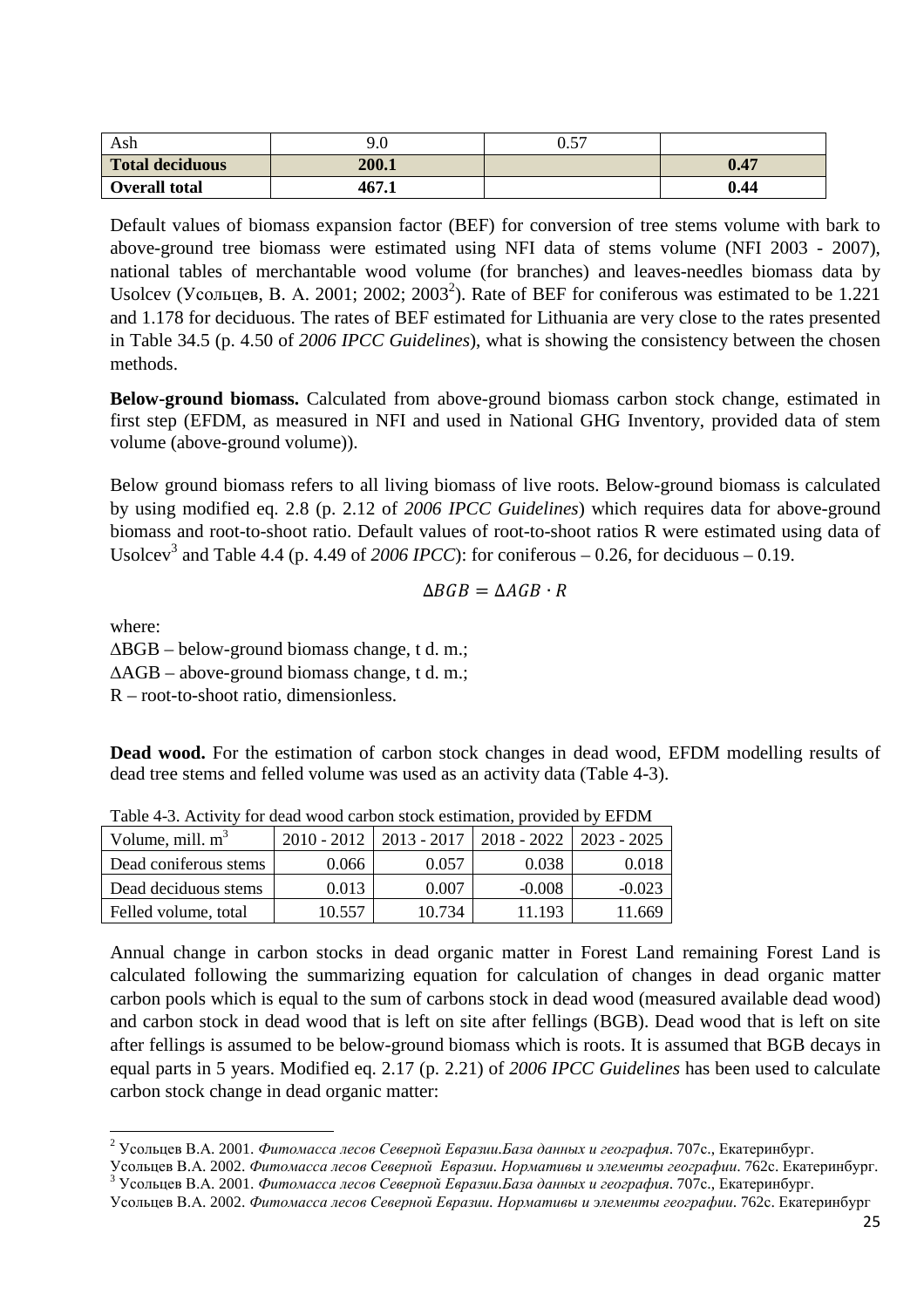$$
\Delta C_{DOM} = \Delta C_{DW} + \Delta C_{DWH}
$$

where:

 $\Delta C_{\text{DOM}}$  – annual change in carbon stocks in dead organic matter, t C yr<sup>-1</sup>;

 $\Delta C_{DW}$  – change in carbon stocks in dead wood (measured dead stems), t C yr<sup>-1</sup>;

 $\Delta C_{\text{DWH}}$  – change in carbon stocks in dead wood (BGB left on site after fellings), t C yr<sup>-1</sup>.

Annual change of biomass of dead trees stems is calculated by using stock change method and employing equation 2.19 (p. 2.23) of *2006 IPCC Guidelines*:

$$
\Delta C_{FF_{DW}} = \left[\frac{A \cdot (B_{t_2} - B_{t_1})}{T}\right] \cdot CF
$$

where:

 $\Delta C_{FFDW}$  – annual change in carbon stocks in dead wood in forest land remaining forest land, t C yr<sup>-1</sup>; A – area of managed forest land remaining forest land, ha;

 $B_{t1}$  – dead wood stock at time  $t_1$  for managed forest land remaining forest land, t d. m. ha<sup>-1</sup>;

 $B_{t2}$  – dead wood stock at time t<sub>2</sub> (the second time) for managed forest land remaining forest land, t d. m.  $ha^{-1}$ ;

 $T = t_2 - t_1$  – time period between time of the second stock estimate and the first stock estimate, yr.; CF – carbon fraction in dry biomass matter (broadleaves – 0.48; coniferous – 0.51), tonnes C (tonne d. m.)-1 (*2006 IPCC Guidelines*, Table 4.3, p. 4.48).

$$
\Delta C_{FF_{DW}} = \frac{\Delta B}{T} \cdot CF
$$

where:

 $\Delta C_{FFDW}$  – annual change in carbon stocks in dead wood in forest land remaining forest land, t C yr<sup>-1</sup>;  $\Delta B$  – dead wood stock change for managed forest land remaining forest land, t d. m. ha<sup>-1</sup>;  $T = t_2 - t_1$  – time period between time of the second stock estimate and the first stock estimate, yr.; CF – carbon fraction in dry biomass matter (broadleaves – 0.48; coniferous – 0.51), tonnes C (tonne d. m.)-1 (*2006 IPCC Guidelines*, Table 4.3, p. 4.48).

$$
\Delta B = B_{t_2} - B_{t_1}
$$

where:

 $\Delta B$  – dead wood stock change for managed forest land remaining forest land, t d. m. ha<sup>-1</sup>;  $B_{t1}$  – dead wood stock at time  $t_1$  for managed forest land remaining forest land, t d. m. ha<sup>-1</sup>;  $B_{t2}$  – dead wood stock at time t<sub>2</sub> (the second time) for managed forest land remaining forest land, t d. m.  $ha^{-1}$ .

$$
B_t = AGB + BGB
$$

where:

AGB – above-ground biomass in dead wood stems, t d. m.;

BGB – below-ground biomass (dead wood biomass left after fellings - roots), t d. m.

$$
AGB = V_{dw} \cdot WD \cdot BEF
$$

where:

 $V_{dw}$  – available dead wood volume, m<sup>3</sup>;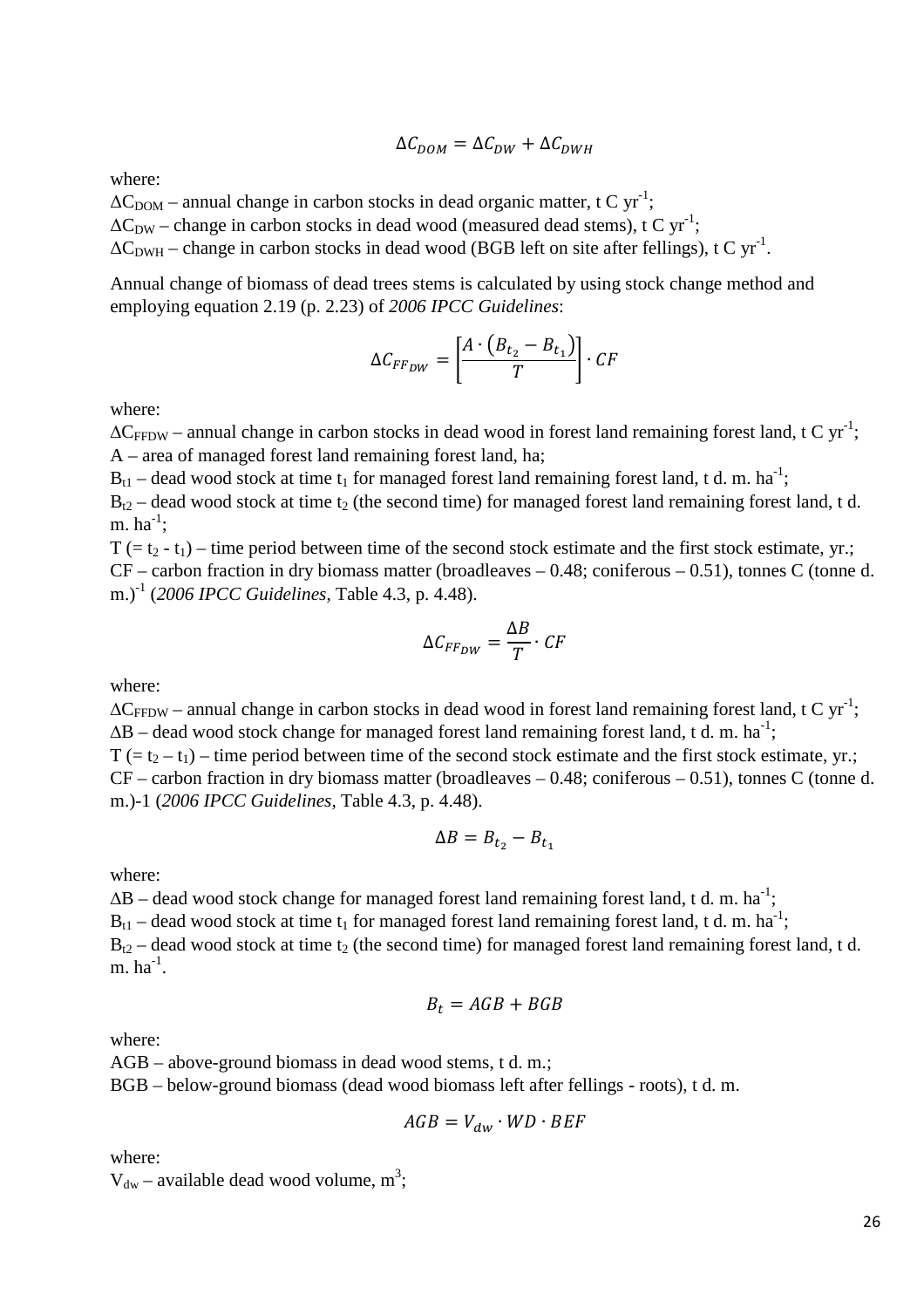$WD - basic wood density, t d. m. m<sup>-3</sup>;$ BEF – biomass expansion factor.

Available dead wood volume consists of volume of dead stems and roots left after fellings. Carbon stock changes in dead stems are calculated similarly to living biomass carbon stock change. Dead wood left on site after fellings is estimated from the data of felled volume – below-ground biomass carbon stock change included in this estimation. According to the IPCC 2003 Guidelines for LULUCF, p. 3.38, dead wood left on site after fellings (roots) decay in 5 years, therefore for the calculation of changes in below-ground biomass of dead wood left on site after fellings, for each of the sequent years after harvesting below-ground biomass is reduced by 1/5.

$$
BGB = AGB \cdot R
$$

where: AGB – above-ground biomass, t d. m.; R – root-to-shoot ratio, dimensionless.

**Organic soils**. Area of forest land remaining forest land was used straight for the estimation of carbon loss due to drainage of organic soils. Total area of forest land remaining forest land, as estimated during the reference period, was multiplied with the percentage of drained organic forest soil. According to  $NFI<sup>4</sup>$  data, area of mineral soils amounts to 84.3% and area of organic soils  $-15.7%$  of the total forest area. Drained organic forest soils constitute to 7.9% of the total forest land. This area consists of 2.6% infertile and 5.3% of fertile drained organic forest soils. Area of lands converted to Forest land was also included into estimations.

Drained organic soil area was multiplied with emission factor for carbon loss (equation 2.26, p. 2.35 of *2006 IPCC Guidelines*):

 $L_{Organic} = A_{Drainage} \cdot EF_{Drainage}$ 

where:

 $\overline{a}$ 

 $L_{\text{Organic}}$  – carbon loss from drained organic forest soils, t C yr<sup>-1</sup>;

ADrainage – area of drained organic forest soils, ha;

 $EF_{\text{Drainage}}$  – emission factor for CO<sub>2</sub> from temperate climate zone forest soils, t C ha<sup>-1</sup> yr<sup>-1</sup>.

Default value of emission factor for drained organic soils in managed forests provided in Table 4.6 (p. 4.53 of 2006 IPCC Guidelines) was used in calculations. Default EF<sub>Drainage</sub> for temperate forests is 0.68 tonnes C ha<sup>-1</sup> yr<sup>-1</sup>.

For the estimation of non-CO<sub>2</sub> emissions from drained forest soils default *Tier 1* method was used, as in National Greenhouse Gas Inventory. *Tier 1* eq. 11.1 (p. 11.7 of *2006 IPCC, which is equal to equation 2.26 p.2.35 of 2006 IPCC Guidelines*) is applied with a simple disaggregation of drained forest soils into *nutrient rich* and *nutrient poor* areas and default emission factors are used.

$$
N_2 O_{emission_{FF}} = \sum_{\substack{44\\28}} ((A_{FF_{organic\ IJK}} \cdot EF_{F\_{drainage, organic\ IJK}}) + (A_{FF_{mineral}} \cdot EF_{F\_{drainage, mineral}}))
$$

 $4$  Lithuanian National Forest Inventory 2003 – 2007. Forest resources and their dynamics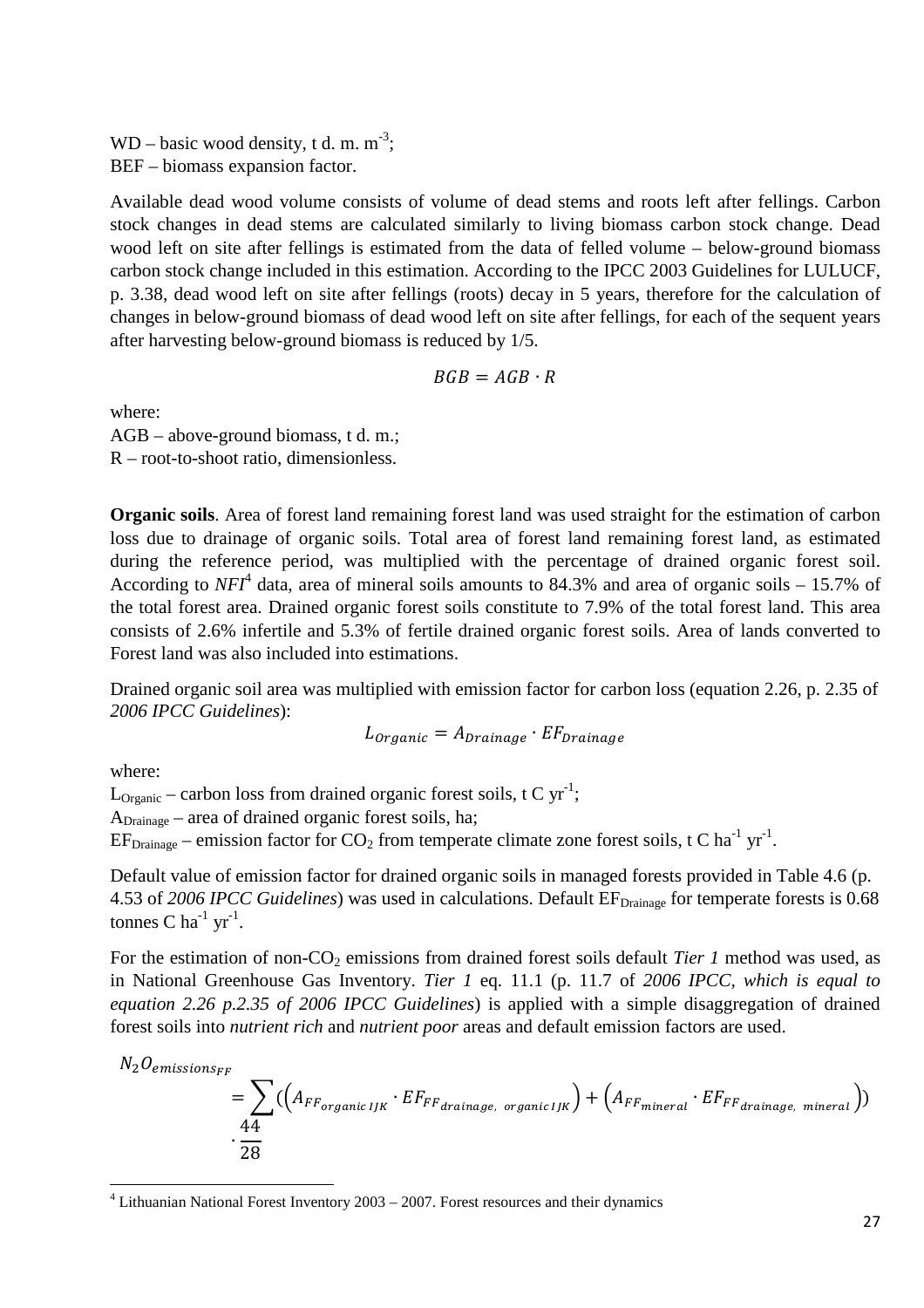where:

N<sub>2</sub>O emissions <sub>FF</sub> – annual emissions of N<sub>2</sub>O from managed organic soils, kg N<sub>2</sub>O yr<sup>-1</sup>; A<sub>FF<sub>organic</sub> – area of drained forest organic soils, ha;</sub>

 $A_{FF<sub>mineral</sub>}$  – area of drained forest mineral soils, ha;

 $EF_{FF_{\text{drainage, organic}}}$  – emission factor for drained forest organic soils, kg N<sub>2</sub>O-N ha<sup>-1</sup> yr<sup>-1</sup>;

 $E_{\text{FF}{}_{\text{drainage, mineral}}}-$  emission factor for drained forest mineral soils, kg N<sub>2</sub>O-N ha<sup>-1</sup> yr<sup>-1</sup>;

*IJK* – soil type, climate zone, intensity of drainage, etc. (depends on the level of disaggregation).

Lithuania is using default emission factors from *2006 IPCC Guidelines* (Table 11.1, p. 11.11, Ch. 11.2 of 2006 IPCC Guidelines) for N<sub>2</sub>O emission estimation due to the drainage of organic soils:

 $E$ F<sub>FFdrainage</sub>, <sub>organic</sub> for nutrient rich forest soils - 0.6 kg N<sub>2</sub>O-N ha<sup>-1</sup> yr<sup>-1</sup>

 $E\text{F}_{\text{F}}$ <sub>drainage, organic</sub> for nutrient poor forest soils - 0.1 kg N<sub>2</sub>O-N ha<sup>-1</sup> yr<sup>-1</sup>

However, currently due to the lack of data and sufficient knowledge to provide default equations for *Tier 1* method of other non-CO<sub>2</sub> greenhouse gases emission, only  $N_2O$  emissions were accounted.

**Harvested wood products.** EFDM model provided projected data of felled volume. In order to apply the same ratio of harvest used for energy and solid use, the ratio between historical (2000 – 2009) and projected felled volume was calculated. This calculated ratio of projected felled volume to historical felled volume was applied to calculate projection of activity data for harvested wood products carbon stock change estimation: solid wood, wood-based panels, paper and paperboard.

Table 4-4. Ratio of projected felled volume to historical felled volume for HWP stock changes estimation

| $2010 - 2012$ |                       | $2013 - 2017$   2018 - 2022   2023 - 2025 |          |
|---------------|-----------------------|-------------------------------------------|----------|
|               | 1 1552142 1 205935796 | 1 250769                                  | 1.285078 |

Emissions and removals from harvested wood products are estimated using stock change method, and only HWP in use are considered, obtaining the information from FAO database on harvested wood production from domestic harvest (historical activity data used for projection for forest reference level estimation).

The worksheet provided in *2006 IPCC Guidelines* is a tool for estimating annual carbon balance under any of the proposed HWP approaches and was used for estimation of harvested wood products in use in Lithuania. The model consists of two elements: solid wood products and paper products. Both variables have different half-life values. Greenhouse gas accounting for HWP pool in the worksheet is based on first order decay function with default half-life values (eq. 2.8.5, p. 2.120 of *2013 IPCC Revised Guidelines*).

$$
C \cdot (i+1) = e^{-k} \cdot C_{(i)} + \left[ \frac{(1 - e^{-k})}{k} \right] \cdot inflow(i)
$$

$$
\Delta C(i) = C(i+1) - C(i)
$$

where:

 $i$  – year;

 $C(i)$  – the carbon stock in the particular HWP category at the beginning of year *i*, kt C;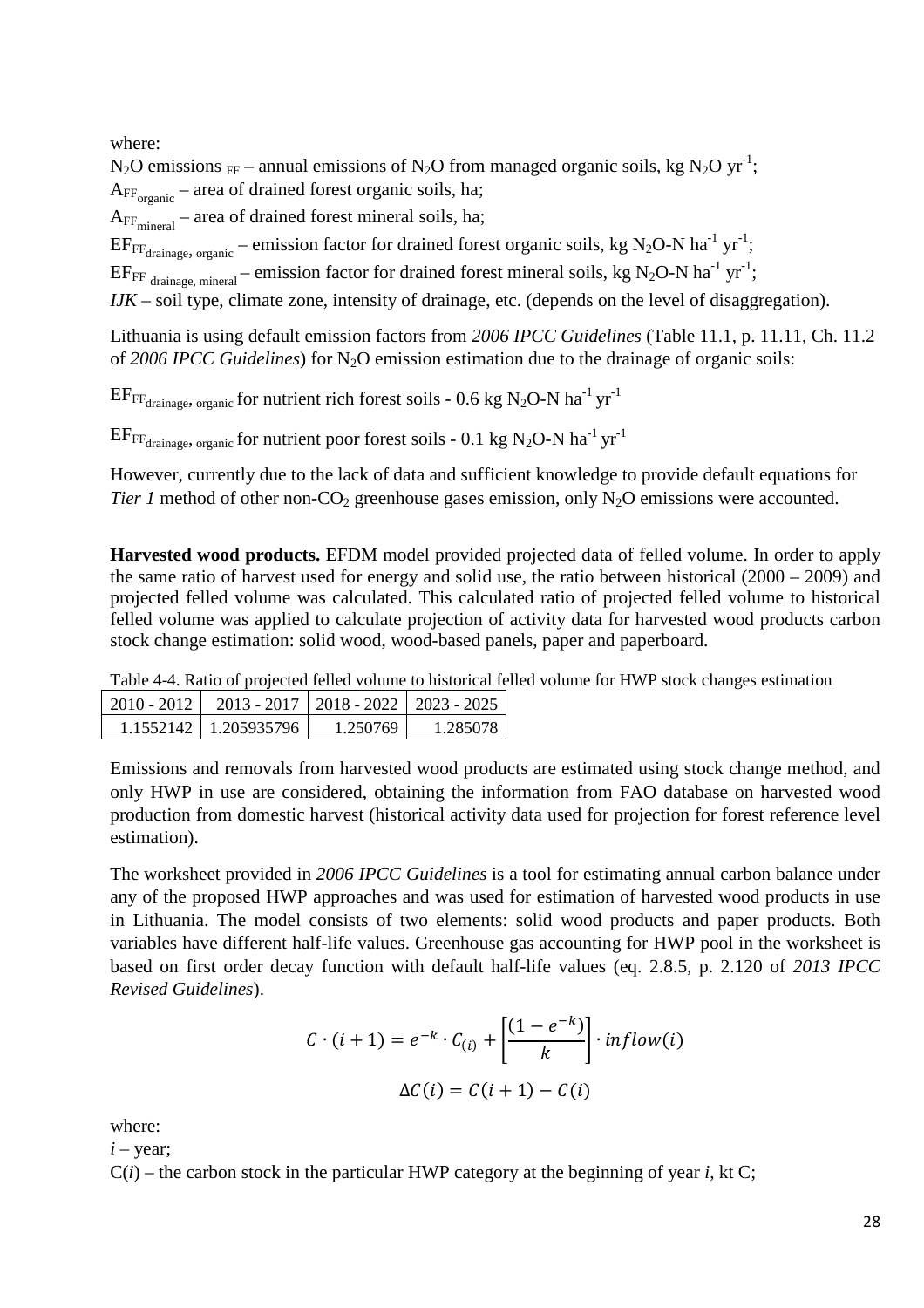k – decay constant of FOD for each HWP category (HWP<sub>i</sub>) given in units yr<sup>-1</sup> ( $k = \ln(2)/\text{HL}$ , where HL is half-life of the HWP pool in years);

Inflow(*i*) – the inflow to the particular HWP category (HWP) during year *i*, kt C yr<sup>-1</sup>;  $\Delta C(i)$  – carbon stock change of the HWP category during year *i*, kt C yr<sup>-1</sup>.

Annual change in carbon stock in "products in use" where wood came from harvest in the reporting country, including export, was estimated using Equation 12.3 (Ch. 12.2, p. 12.12 of 2006 IPCC Guidelines).

$$
InflowDH = P \times \left[ \frac{IRWH}{IRWH + IRWIM - IRWEX + WCHIM - WCHEX + WRIM - WREX} \right]
$$

Where:

InflowDH - carbon in annual production of solid wood or paper products that came from wood harvested in the reporting country (that is, from domestic harvest),  $GgCyr^{-1}$ ;

P - carbon in annual production of solid wood or paper products in the reporting country, Gg C yr<sup>-1</sup>.

IRW<sub>H</sub> - industrial roundwood harvest in the reporting country, Gg C yr<sup>-1</sup>;

IRW<sub>IM</sub>, IRW<sub>EX</sub> - industrial roundwood imports and exports, respectively, Gg C yr<sup>-1</sup>;

WCH<sub>IM</sub>, WCH<sub>EX</sub> - wood chip imports and exports, respectively, Gg C yr<sup>-1</sup>;

 $WR_{IM}$ ,  $WR_{EX}$  = wood residues from wood products mills imports and exports, respectively Gg C yr<sup>-1</sup>.

The HWP contribution to the total LULUCF sector emissions/removals was estimated separately for HWP produced and consumed domestically and HWP produced and exported. The annual carbon stock change was subdivided into these two groups by the proportion of exported products and total production for HWP categories, according to the data provided in FAO database:

$$
C_{EXP} = C_{TOTAL} \times \frac{P_{EXP}}{P_{TOTAL}}
$$

$$
C_{DOM} = C_{TOTAL} \times (1 - \frac{P_{EXP}}{P_{TOTAL}})
$$

Where:

 $C_{EXP}$  - carbon stock change in HWP produced and exported;

 $C_{DOM}$  - carbon stock change in HWP produced and consumed domestically;

 $C_{\text{TOTAL}}$  - total carbon stock change in HWP category;

P<sub>EXP</sub> - quantity of HWP exported;

P<sub>DOM</sub> - quantity of HWP consumed domestically

Lithuania uses default half-life values for "products in use" carbon pools and associated fraction retained each year listed in the Table 3-10 (Table 2.8.2, p. 2.123 of *2013 KP-Supplement*). As Lithuania is using *Tier 1* methodology for carbon stock changes estimation in Harvested Wood Products pool, therefore default factors to convert from production units to carbon, provided in KP Supplement (2013 Revised Supplementary Methods and Good Practice Guidance Arising from the Kyoto Protocol) (Table 2.8.1 of KP Supplement, Ch. 2.8.3.1, p. 2.122) is used. Default conversion factors used in Lithuanian Harvested Wood Product carbon stock change evaluation are provided in Table 4-5.

Table 4-5. Default half-life values for "products in use" carbon pools and associated fraction retained each year

| Sawn wood | <b>Wood-based panels</b> | Paper and paper-<br>board |  |
|-----------|--------------------------|---------------------------|--|
|           |                          |                           |  |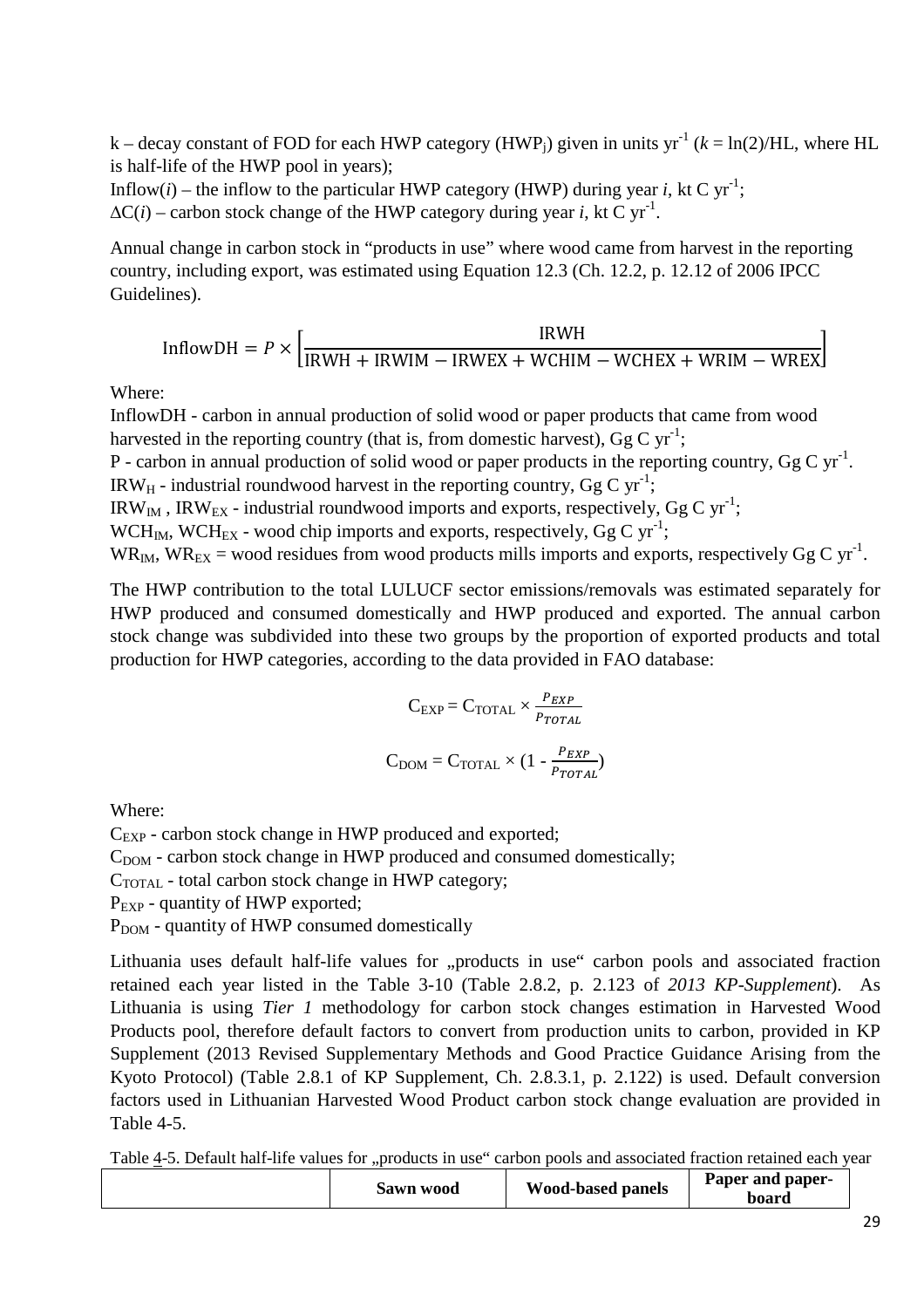| Half-life (years)                     | 35                             |                                |                                                          |
|---------------------------------------|--------------------------------|--------------------------------|----------------------------------------------------------|
| Carbon factor (per air dry<br>volume) | 0.229 Mg (t) C m <sup>-3</sup> | 0.269 Mg (t) C m <sup>-3</sup> | $0.368$ Mg (t) C Mg<br>$(t)^{-1}$ (per air dry<br>tonne) |

### **4.2: Consistency between the forest reference level and the latest national inventory report**

Consistency between the forest reference level and latest national Greenhouse Gas Inventory Report is maintained due to the estimation of carbon stock changes in the same pools and same methodological approach applied (approach 2, stock change method applied both for National Greenhouse Gas Inventory and forest reference level estimation).

Differences between actual carbon stock changes values reported in latest (2018) National Greenhouse Gas Inventory and projected for forest reference level estimation are presented in the Figures below.



Figure 4-1. Difference between reported GHG removals in forest land remaining forest land and forest reference level



Figure 4-2. Difference between reported carbon stock change in above and below ground biomass pools in forest land remaining forest land and projected for forest reference level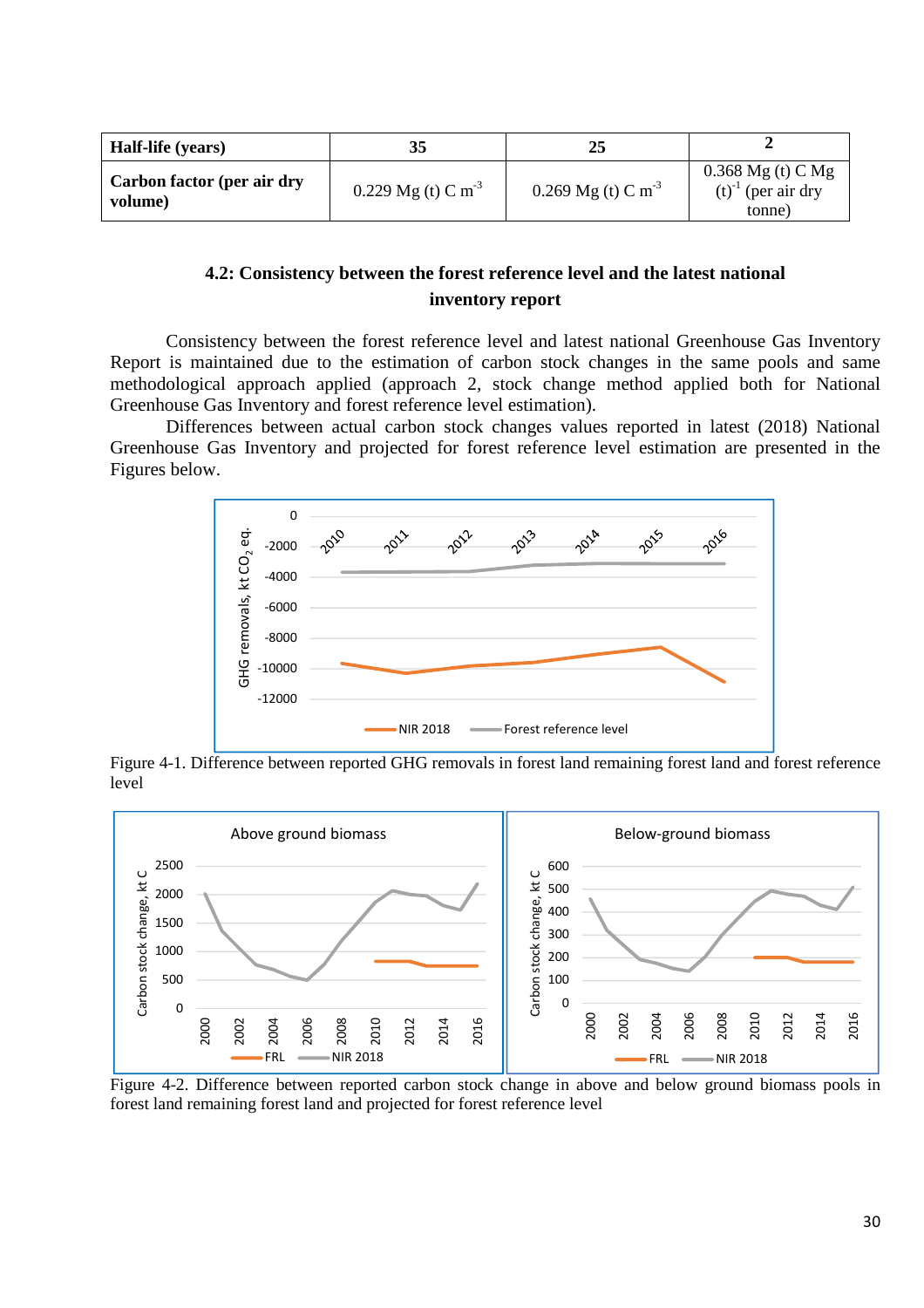

Figure 4-3. Difference between reported carbon stock change in dead wood pool in forest land remaining forest land and projected for forest reference level



Figure 4-4. Difference between reported carbon stock change in harvested wood products pool and felled volume in forest land remaining forest land and projected for forest reference level

The causes of differences in total GHG removals reported in National GHG Inventory 2018 and forest reference level projection are explained in Chapter 2 (similar reasons fit for explanation of differences between model calibration and National GHG Inventory 2018, as well as forest reference level calculation and National GHG Inventory 2018). The main reasons of differences in carbon stock changes between reported in National GHG Inventory Report 2018 and projected for FRL estimation are: larger intern-annual variations during the whole 2000 – 2016 period which cannot be represented in modelled results due to the average management intensity applied, natural causes of tree diebacks, which are also hard to capture in model, increase in harvest of living and dead trees due to the economic conditions, etc.

#### **4.3: Calculated carbon pools and greenhouse gases for the forest reference level**

Results of calculations described in Chapter 4.2 are provided in the Table 4-6.

| Carbon stock changes, kt $CO2$ eq. | 2021    | 2022                                                           | 2023      | 2024      | 2025      |
|------------------------------------|---------|----------------------------------------------------------------|-----------|-----------|-----------|
| Above-ground biomass               |         | $-1956.11$   $-1956.11$   $-1072.77$   $-1072.77$   $-1072.77$ |           |           |           |
| Below-ground biomass               | -485.95 | -485.95                                                        | $-284.35$ | $-284.35$ | $-284.35$ |

Table 4-6. Calculated carbon stock changes in carbon pools, kt  $CO<sub>2</sub>$  eq.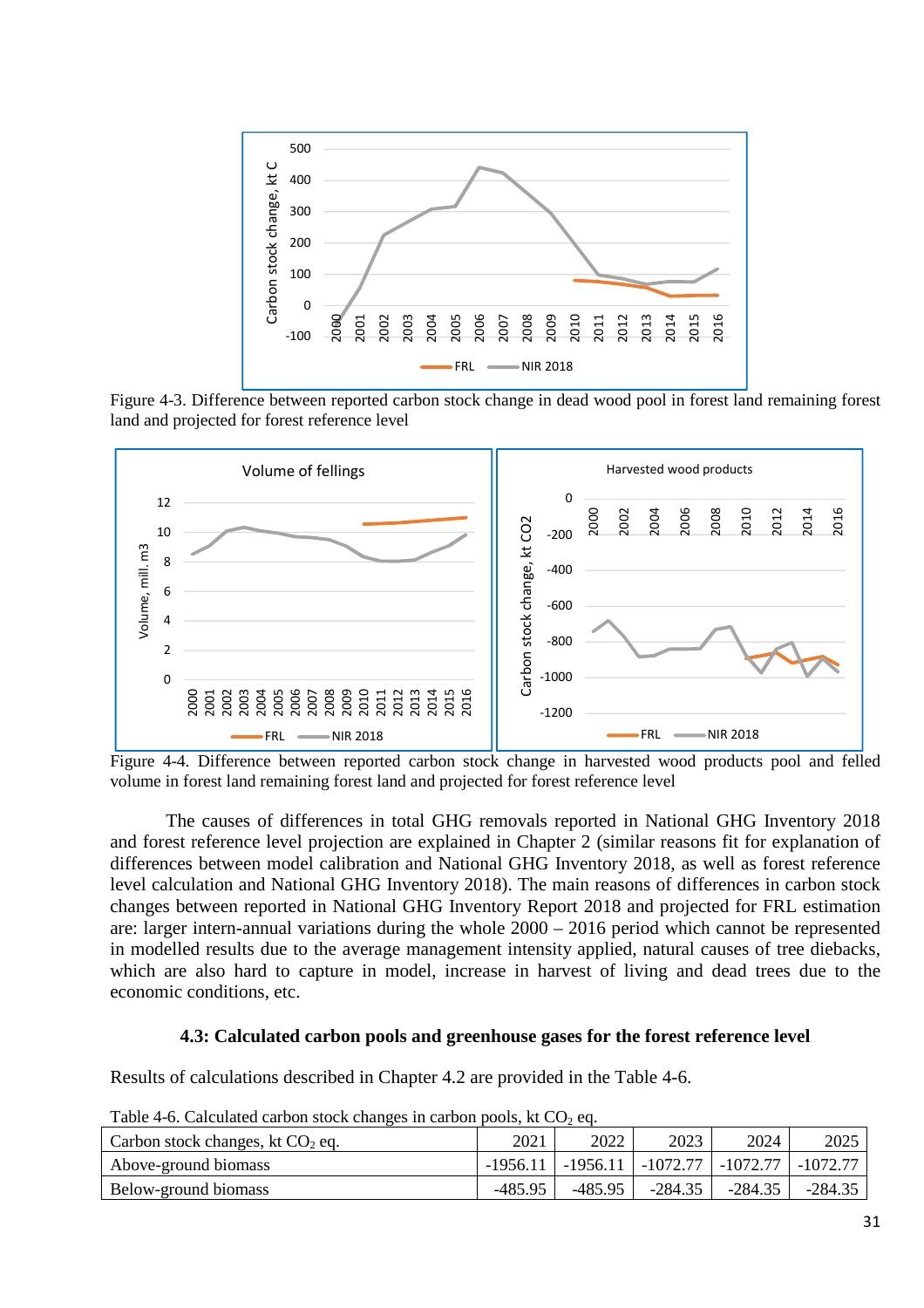| Dead wood                                         | $-87.81$   | $-87.81$   | $-47.16$   | $-45.18$   | $-43.70$   |
|---------------------------------------------------|------------|------------|------------|------------|------------|
| Organic soils                                     | 424.03     | 424.03     | 424.03     | 424.03     | 424.03     |
| <b>HWP</b>                                        | $-880.61$  | $-861.27$  | $-842.39$  | $-823.96$  | $-805.96$  |
| SUM with HWP (first-order decay function applied) | $-2986.45$ | $-2967.11$ | $-1822.64$ | $-1802.23$ | $-1782.75$ |
| SUM with HWP (Instantaneous Oxidation applied)    | $-2105.84$ | $-2105.84$ | $-980.247$ | -978.272   | $-976.791$ |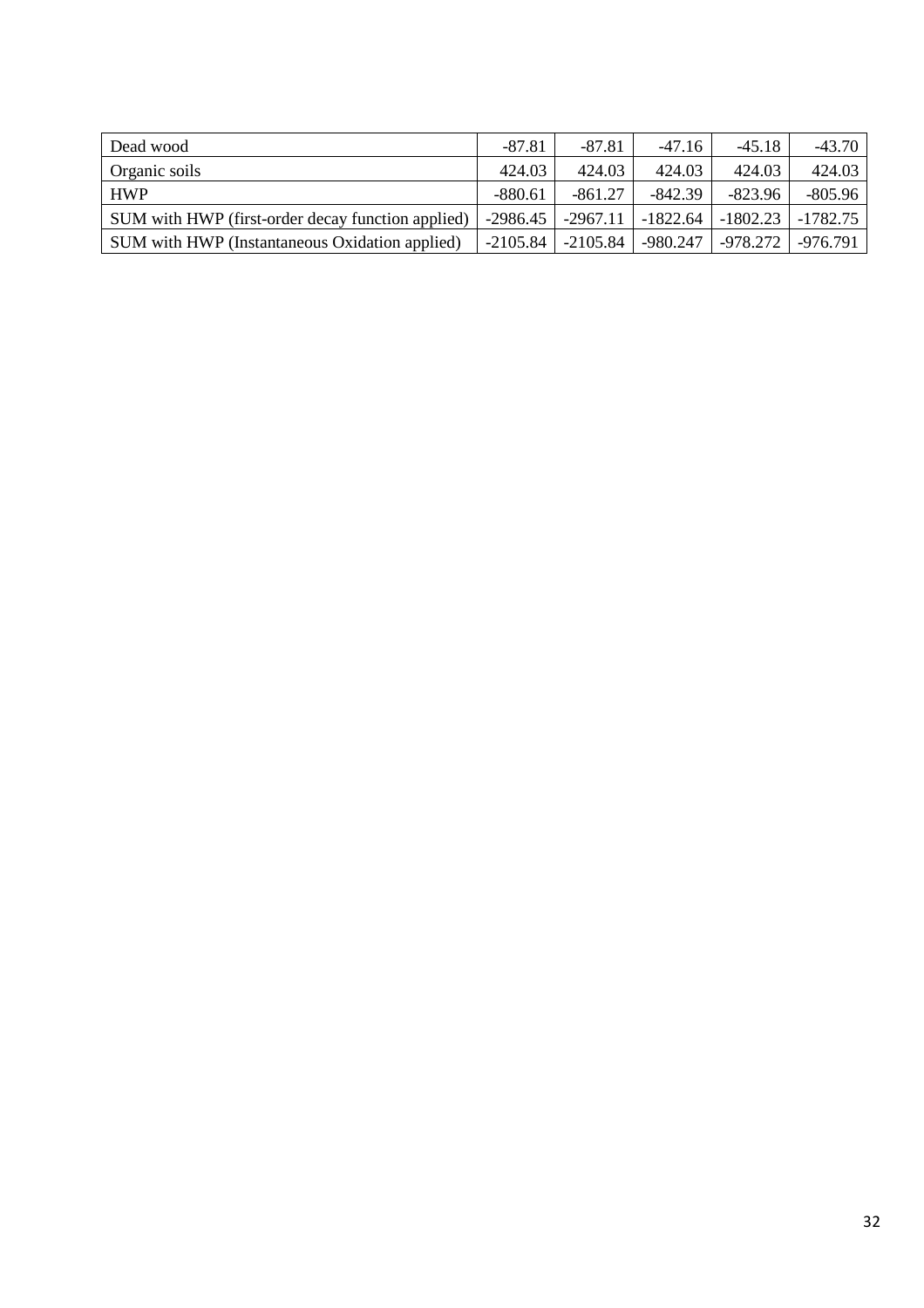## **References**

- 1. Armolaitis, K.., Beniušis, R., Kubertavičienė, L., Papečkienė, L., Raguotis, A., Vaičys, M., Varnagirytė, I., Zenkovaitė, J. 2001. Service of forest soil monitoring. Report. p 82.
- 2. IPCC, 2006. 2006 IPCC Guidelines for National Greenhouse Gas Inventories, Prepared by the National Greenhouse Gas Inventories Programme, Eggleston H.S., Buendia L., Miwa K., Ngara T. and Tanabe K. (eds). Published: IGES, Japan.
- 3. IPCC 2014, 2013 Revised Supplementary Methods and Good Practice Guidance Arising from the Kyoto Protocol, Hiraishi, T., Krug, T., Tanabe, K., Srivastava, N., Baasansuren, J., Fukuda, M. and Troxler, T.G. (eds) Published: IPCC, Switzerland.
- 4. Kuliešis, A., Beniušis, R., Kvalkauskienė, M., Gavorka, V. 2009. Accounting of forest vegetation diversity and soil monitoring in Lithuania. Project "BioSoil" 2006-2008. Report. p 261.
- 5. European Environment Agency, 2017. Forest: growing stock, increment and fellings. Indicators, created 27<sup>th</sup> June 2017. Available from: https://www.eea.europa.eu/data-andmaps/indicators/forest-growing-stock-increment-and-fellings-3/assessment
- 6. Forsell, N., Korosuo, .A, Federici, S., Gusti, M., Rincón-Cristóbal, J-J., Rüter, S., Sánchez-Jiménez, B., Dore, C., Brajterman, O. and Gardiner, J., 2018. Guidance on developing and reporting Forest Reference Levels in accordance with Regulation (EU) 2018/841. Available online at: https://ec.europa.eu/clima/policies/forests/lulucf\_en
- 7. Good Practice Guidance for Land Use, Land-Use Change and Forestry, 2003. IPCC National Greenhouse Gas Inventories Programme. ISBN 4-88788-003-0. http://www.ipccnggip.iges.or.jp
- 8. Lithuanian National Forest Inventory 2003 2007. Forest resources and their dynamics. State Forest Service, 2009, pp. 283
- 9. Lithuanias National Inventory Report 2018. Greenhouse Gas Emissions 1990 2016. Vilnius, 2018, pp. 617.
- 10. Ministry of Environment of Lithuania, Forestry department, 2003. The Chronicle of Lithuanian Forests. XX century. Vilnius
- 11. National Forestry Sector Development Programme 2012 2020, 2012. Adopted by the Governmental Resolution No 569, Vilnius
- 12. Packalen, T.; Sallnäs, O.; Sirkiä, S.; Korhonen, K.; Salminen, O.; Vidal, C.; Robert, N.; Colin, A.; Belouard, T.; Schadauer, K.; et al., 2017. The European Forestry Dynamics Model: Concept, Design and Results of First Case Studies; JRC Science and Policy Reports; EUR 27004; Publications Office of the European Union: Luxembourg; Volume 93450, p. 20.
- 13. Regulation (EU) 2018/841 of the European Parliament and of the Council of 30 May 2018 on the inclusion of greenhouse gas emissions and removals from land use, land use change and forestry in the 2030 climate and energy framework, and amending Regulation (EU) No 525/2013 and Decision No 529/2013/EU,

https://eurlex.europa.eu/legalcontent/EN/TXT/?uri=uriserv:OJ.L\_.2018.156.01.0001.01.ENG& toc=OJ:L:2018:156:TOC

14. Sirkiä, S., 2007. Methodology and System Design—Some Mathematics behind EFDM. Appendix 1 in Developing and Testing a Prototype for European Forestry Dynamics Model (EFDM); Anon.; Specific Contract 10 Report, Framework Contract for the Provision of Forest Data and Services in Support to the European Forest Data Centre; Reference: 2007/ S 194– 235358 of 09/10/2007; Available online:

https://webgate.ec.europa.eu/CITnet/stash/projects/FISE/repos/efdm/browse/documents/ EFDMinstructions/Seija\_Mathematics\_behind\_EFDM.pdf